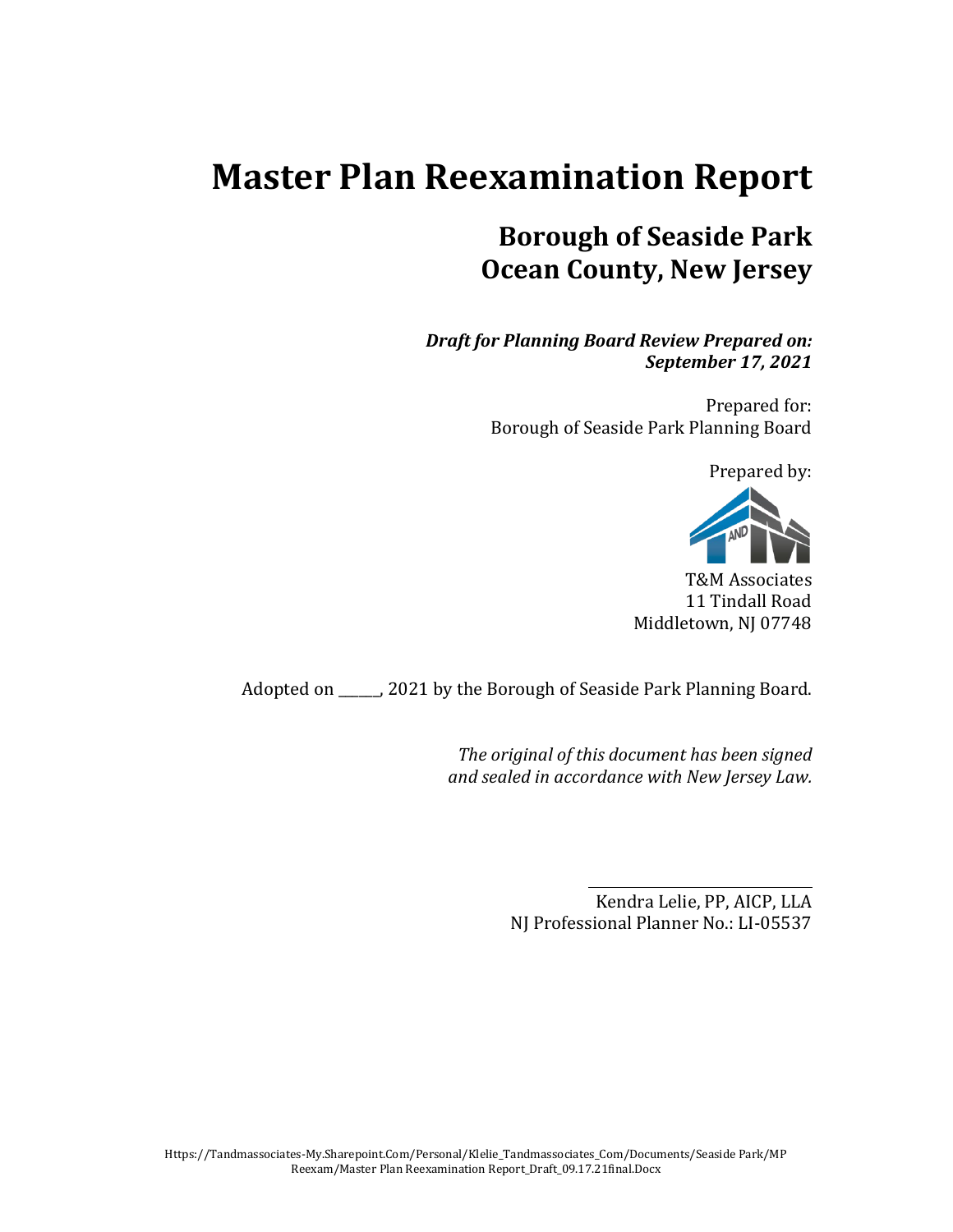# **Acknowledgements**

### **Planning Board**

Michael Giuliano, Chairman Martin Wilk Jr., Vice Chairman Honorable John A. Peterson, Mayor Frank Losey Dominick Bucci Anne Pitchell Anthony DiCaro James Boag, Police Chief Matt DeMichele, Council President Karen Kroon, Alternate #1

Sandra Martin, Board Secretary Gregory Hock, Esq., Board Attorney Douglas Rohmeyer, P.E., Board Engineer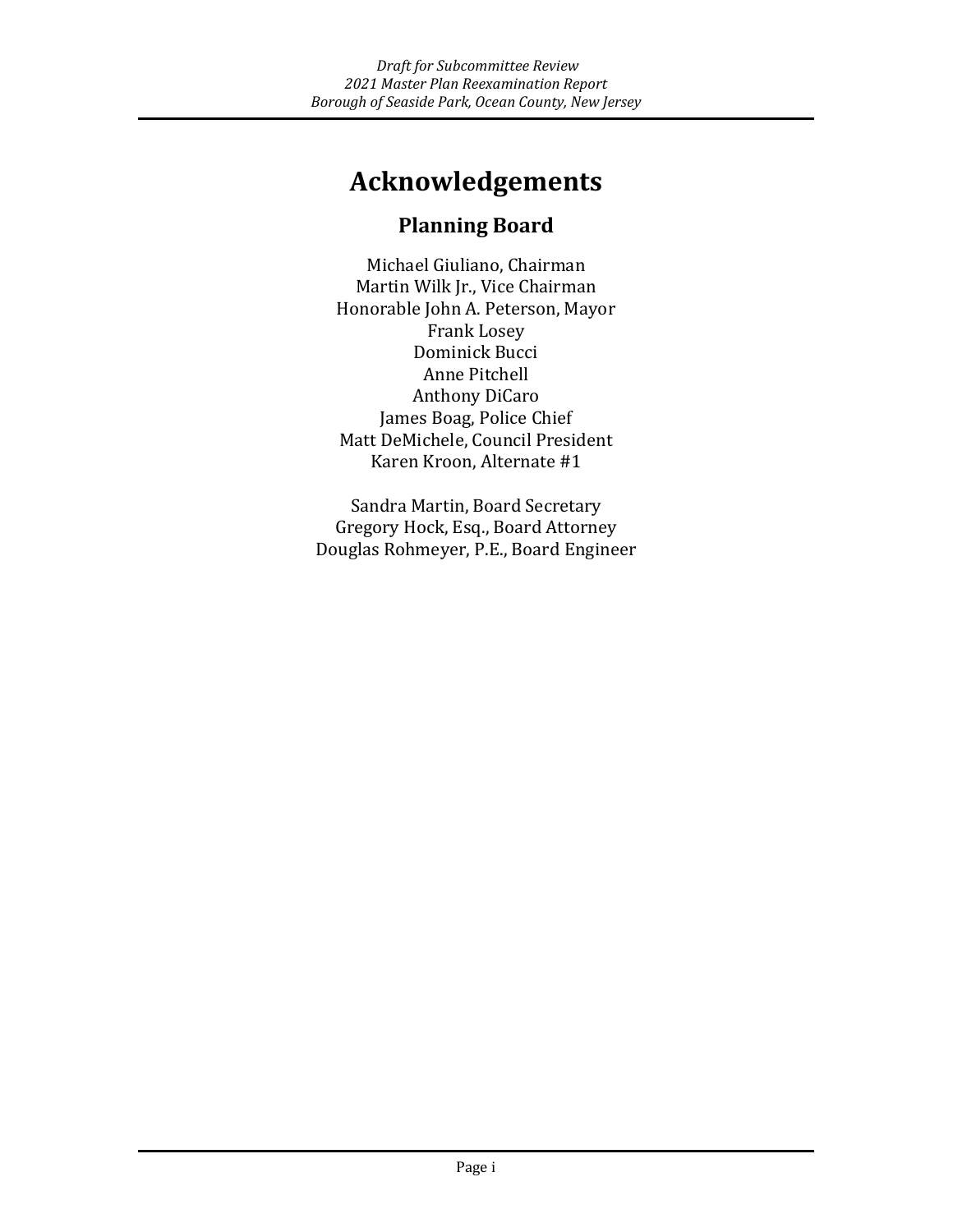# **Table of Contents**

| II - Major Problems and Objectives Relating to Land Development in Seaside Park |
|---------------------------------------------------------------------------------|
| Borough at the Time of the Adoption of the Last Reexamination Report and        |
| the Extent to Which Such Problems and Objectives Have Been Reduced or           |
| $\arctan 3$                                                                     |
| III — Extent to Which There Have Been Significant Changes in the Assumptions,   |
|                                                                                 |
| IV — Specific Changes Recommended for the Master Plan and Development           |
|                                                                                 |
| V — Recommendations Concerning the Incorporation of Redevelopment Plans 20      |
|                                                                                 |

### **List of Tables**

# **List of Maps**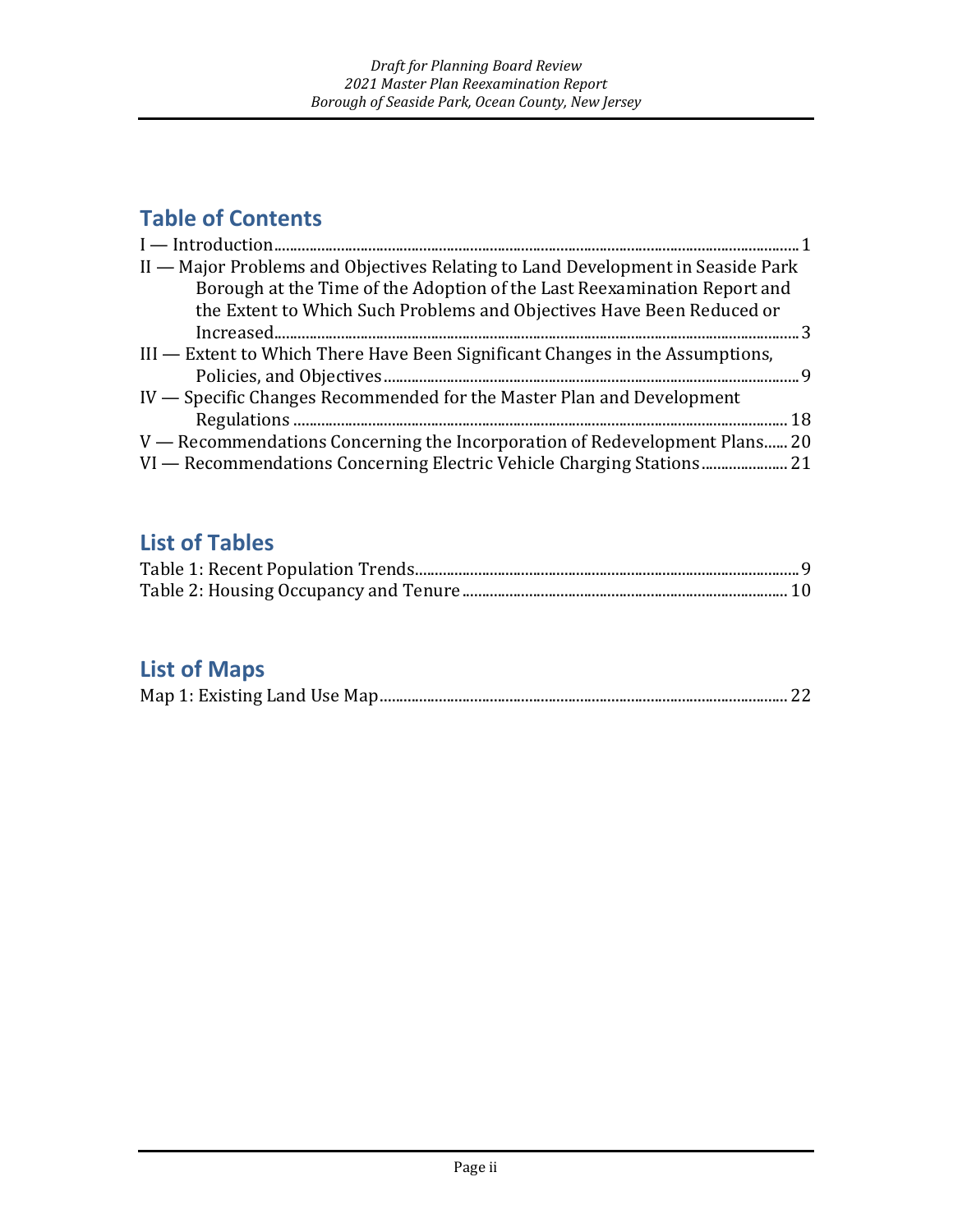# <span id="page-3-0"></span>**I — Introduction**

The New Jersey Municipal Land Use Law (M.L.U.L.) requires that each municipality in New Jersey undertake a review of its master plan and prepare a reexamination report at least once every ten years. The purpose of the reexamination report is to review and evaluate the master plan and municipal development regulations on a regular basis to determine the need for updates and revisions. The reexamination report also is intended to review the progress of the municipality in achieving its planning objectives, and to consider the need for changes to ensure that the master plan is current and meets the needs of the municipality. In addition, the preparation of a statutorily compliant reexamination report provides a presumption of validity of the municipal zoning ordinance under the law.

The Borough of Seaside Park last adopted a Master Plan in 2008. In 2016, Seaside Park adopted a Master Plan Reexamination Report in response to damages incurred from Superstorm Sandy in 2012 which brought forward a need to review the Borough's policies in relation to emergency management, resiliency, and disaster recovery. The findings and recommendations contained in this Reexamination Report are based upon the review of the following documents:

- 2008 Seaside Park Master Plan, T&M Associates;
- Seaside Park Borough 2016 Master Plan Reexamination Report, CME Associates;
- Seaside Park Borough Land Use Ordinance; and
- 2020 US Census Data; and
- 2019 American Community Survey.

The municipal planning board is responsible for reviewing the master plan and preparing and adopting by resolution a master plan reexamination report at least every ten years. This document serves as the 2021 Master Plan Reexamination Report for the Borough of Seaside Park as required by the M.L.U.L. at N.J.S.A. 40:55D-89.

The M.L.U.L. requires that the reexamination report describe the following:

- (a) The major problems and objectives relating to land development in the municipality at the time of the adoption of the last Master Plan update.
- (b) The extent to which such problems and objectives have been reduced or have increased subsequent to such date.
- (c) The extent to which there have been significant changes in assumptions, policies, and objectives forming the basis for the master plan or development regulations as last revised, with particular regard to the density and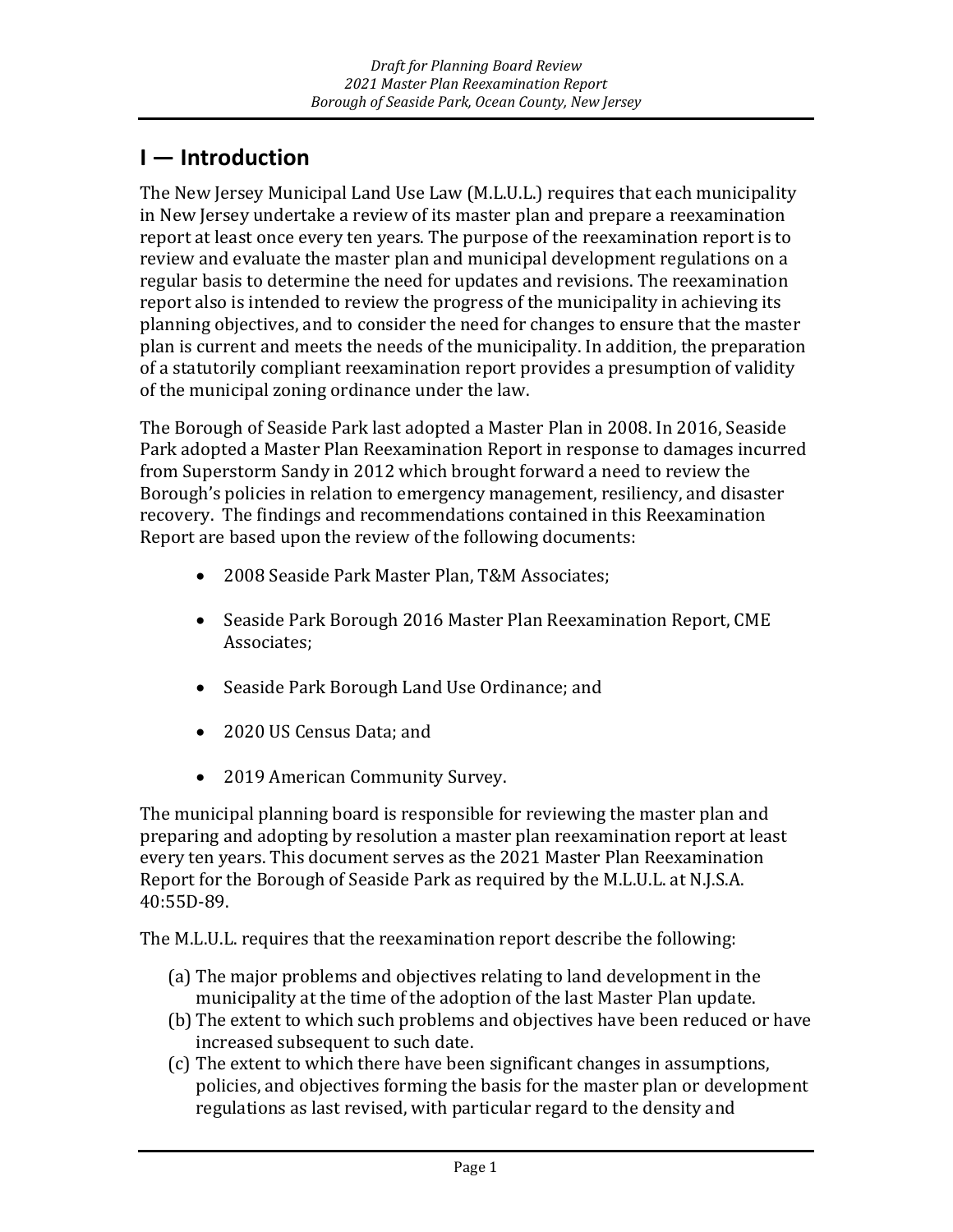distribution of population and land uses, housing conditions, circulation, conservation of natural resources, energy conservation, collection, disposition, and recycling of designated recyclable materials, and changes in State, county, and municipal policies and objectives.

- (d) The specific changes recommended for the master plan or development regulations, if any, including underlying objectives, policies and standards, or whether a new plan or regulation should be prepared.
- (e) The recommendations of the planning board concerning the incorporation of redevelopment plans adopted pursuant to the "Local Redevelopment and Housing Law," P.L. 1992, c. 79 (N.J.S.A. 40A:12A-1 et seq.) into the land use plan element of the municipal master plan, and recommended changes, if any, in the local development regulations necessary to effectuate the redevelopment plans of the municipality.
- (f) The recommendations of the planning board concerning locations appropriate for the development of public electric vehicle infrastructure, including but not limited to, commercial districts, areas proximate to public transportation and transit facilities and transportation corridors, and public rest stops; and recommended changes, if any, in the local development regulations necessary or appropriate for the development of public electric vehicle infrastructure.

The 2021 Master Plan Reexamination Report addresses each of the foregoing statutory requirements.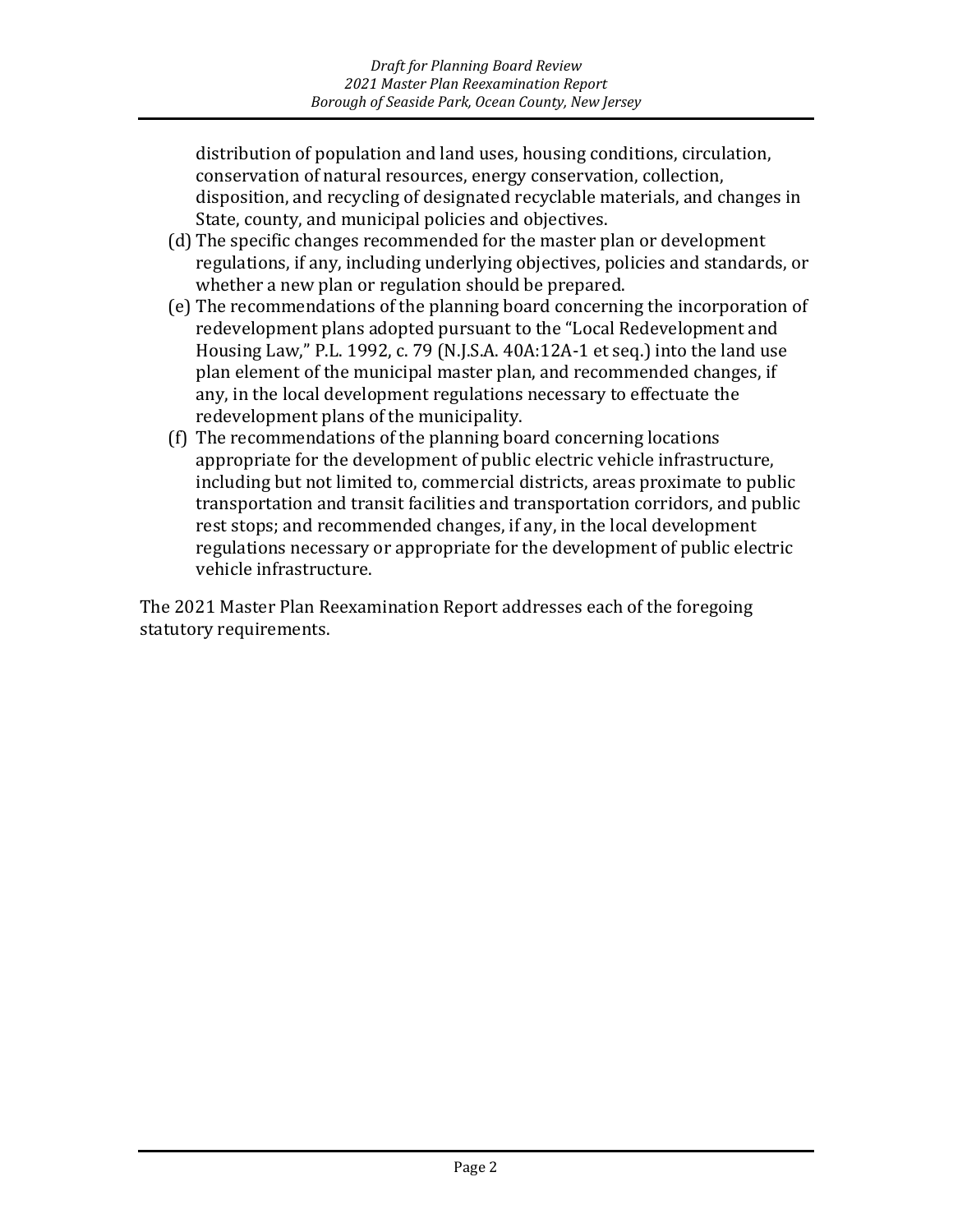# <span id="page-5-0"></span>**II — Major Problems and Objectives Relating to Land Development in Seaside Park Borough at the Time of the Adoption of the Last Reexamination Report and the Extent to Which Such Problems and Objectives Have Been Reduced or Increased**

The goals and objectives of the 2016 Master Plan Reexamination Report and the extent to which goals and objectives have been reduced or increased are outlined below. In addition, this report addresses specific goals and objectives related to the 2008 Master Plan which are identified separately in the beginning of this subsection. Each of the specific goals and objectives are listed with commentary as to how each has changed in *bold italics* text.

#### **2008 Master Plan (Limited review of specific goals and objectives)**

#### **Land Use Element**

#### **Goal: Mixed Use**

The land use plan recommends that the Borough change its planning strategy and take a fundamentally different approach to commercial land use and to residential development for two-family, multifamily, attached housing, and affordable housing. Because of the Borough's character as a seasonal residential community and its small size, it is difficult for commercial enterprise to be sustained year round within the Borough. To allow more flexibility for non-residential development, the Borough should consider mixed-use development.

*This goal does not remain valid. The Borough no longer believes that mixed-use and multi-family development is appropriate for the entirety of the Route 35 (Central Avenue) corridor given the proximity and potential impact to the wellestablished existing single family residential district, the lack of interest in mixed-use or multifamily housing development within the majority of Route 35 corridor over the past 13 years and the significant existing use of land within the corridor for existing single-family housing. Specific zoning revisions related to this corridor and other areas in the Borough are provided in Section IV of this report.*

#### *Objectives*

Central Avenue will be planned as a new mixed-use corridor that extends from the northern boundary of the Borough and Seaside Heights to the southern boundary with South Seaside Park (Berkeley Township). This new land use designation will also apply to an area currently zoned hotel/motel, located from Stockton Avenue to L Street. This new mixed use area will allow commercial as well as single-family, duplex, multifamily housing, and hotel/motel use.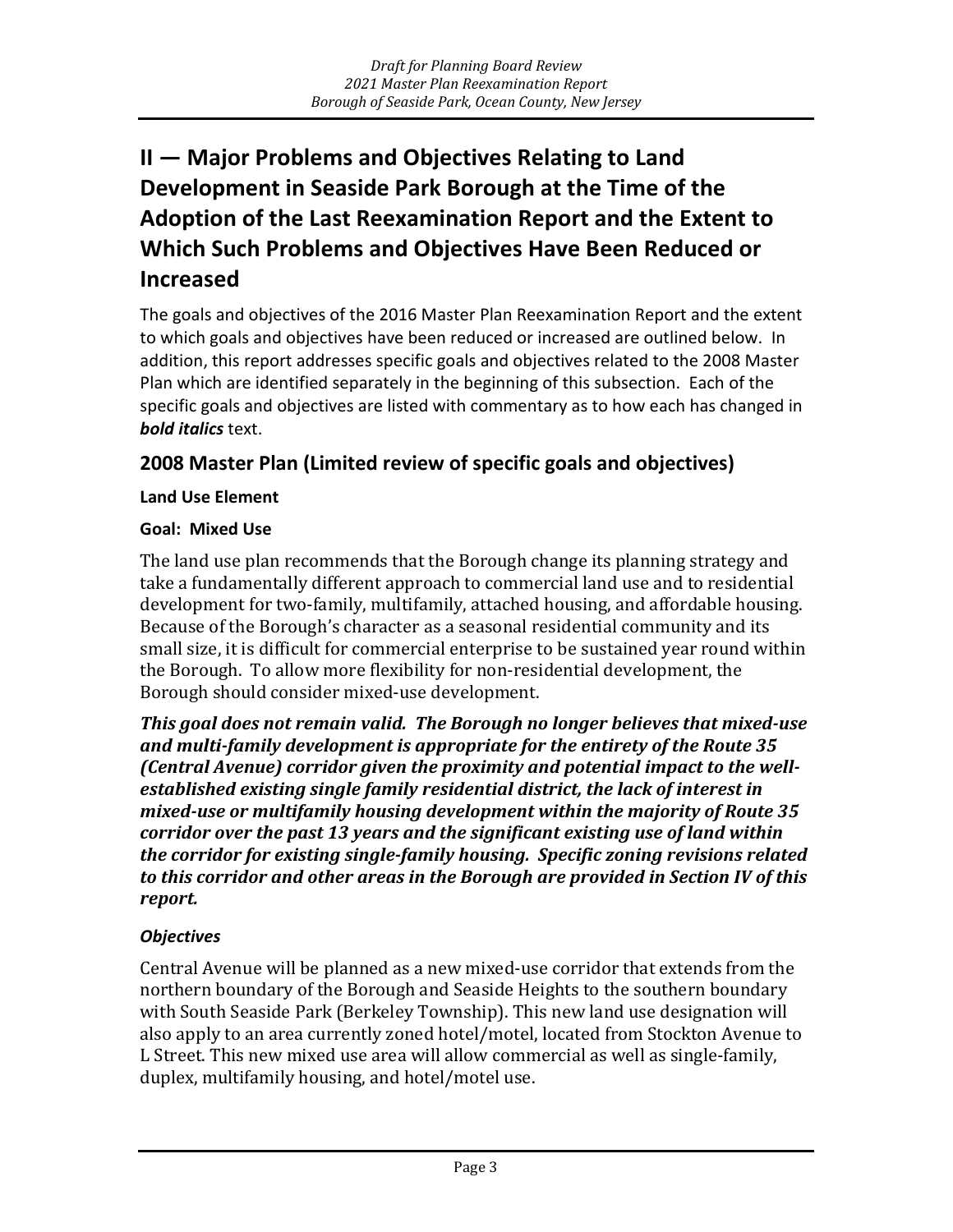The mixed use will allow greater flexibility for the Borough to provide for commercial uses, professional offices, and mixed uses, such as residential and commercial within a structure.

The existing land area within the mixed use area includes residential, commercial, hotel/motel, and church uses. Design guidelines for the mixed-use area should be prepared to encourage creative and interesting architecture.

*These objectives do not remain valid. The Borough no longer believes that mixed-use and multi-family development is appropriate for the entirety of the Route 35 (Central Avenue) corridor or the area currently zoned for Multi Dwelling (MD) given the proximity and potential impact to the well-established existing single family residential district, the lack of interest in mixed-use or multifamily housing development within the majority of Route 35 corridor over the past 13 years and the significant existing use of land within the corridor for existing single-family housing. Specific zoning revisions related to this corridor and other areas in the Borough are provided in Section IV of this report.*

#### **2016 Reexamination Report**

#### **General**

#### **Comprehensive Goal 1**

To maintain consistency with the purpose of the Municipal Land Use Law (MLUL) as contained within N.J.A.C. 40:55D-2.

#### *Objectives*

- a) Preserve the high level of public services and provide new facilities where necessary, in order to accommodate population growth, economic development and the changing needs of the residents;
- b) To collaborate with other government, non-government and private entities to create the most efficient and effective means for realizing Seaside Park's Master Plan goals, while minimizing the financial burden on the Borough.
- c) Review applicable recycling-related sections of the Borough Code and update as necessary.

#### *This goal and these objectives remain valid.*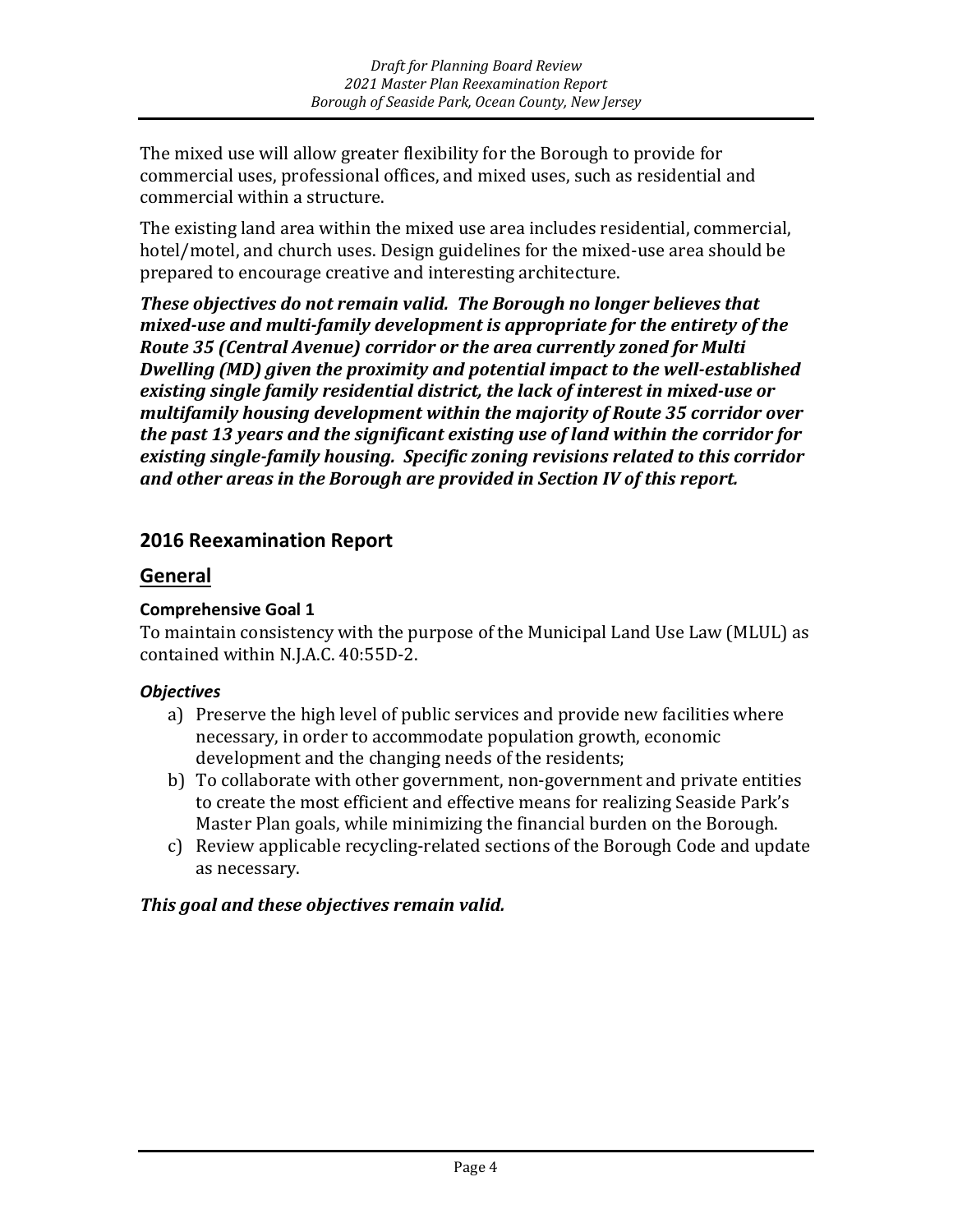#### **Land Use- General**

**Goal**

 To continue to be a stable and diverse community through the provision of a balanced land use pattern.

#### *This goal remains valid.*

#### *Objectives + Recommendations*

- a) To encourage the redevelopment or revitalization of vacant or underutilized properties;
- b) Review and revise the Boardwalk Zone to determine the most effective use of this District. Consider adopting a Form Based Zoning Code to maintain consistency between the permitted uses and aesthetics of the Boardwalk Zone, and the goals of the Master Plan Re-examination.
- c) Review and revise bulk standards for Schools and Churches permitted in the Mixed Use Zone and Business Zone.
- d) Determine appropriate reuse of the Seaside Park Elementary School property.
	- (1) Consider repurposing the property and rezoning the portion along Central Avenue to Commercial and the remainder to Residential.
	- (2) Any future use should be consistent with the size and character of adjacent lots and uses.

#### *While objective a) and d) remain valid, the Borough completed the Form Based Zoning Code for the Boardwalk Zone and updated the bulk standards for schools and churches. However, the Mixed Use (MU) zoning district is recommended for removal within this reexamination report.*

#### **Land Use- Housing**

**Goal**

 Encourage and support the rehabilitation and infill of the housing stock where appropriate while maintaining the character, scale and privacy of the established residential neighborhoods in the Borough.

#### *Objective*

a) Encourage the utilization of innovative and creative approaches in order to facilitate the provision of housing for low, moderate, and work force housing opportunities and choices, which will enhance the quality within and contribute to the value of the community.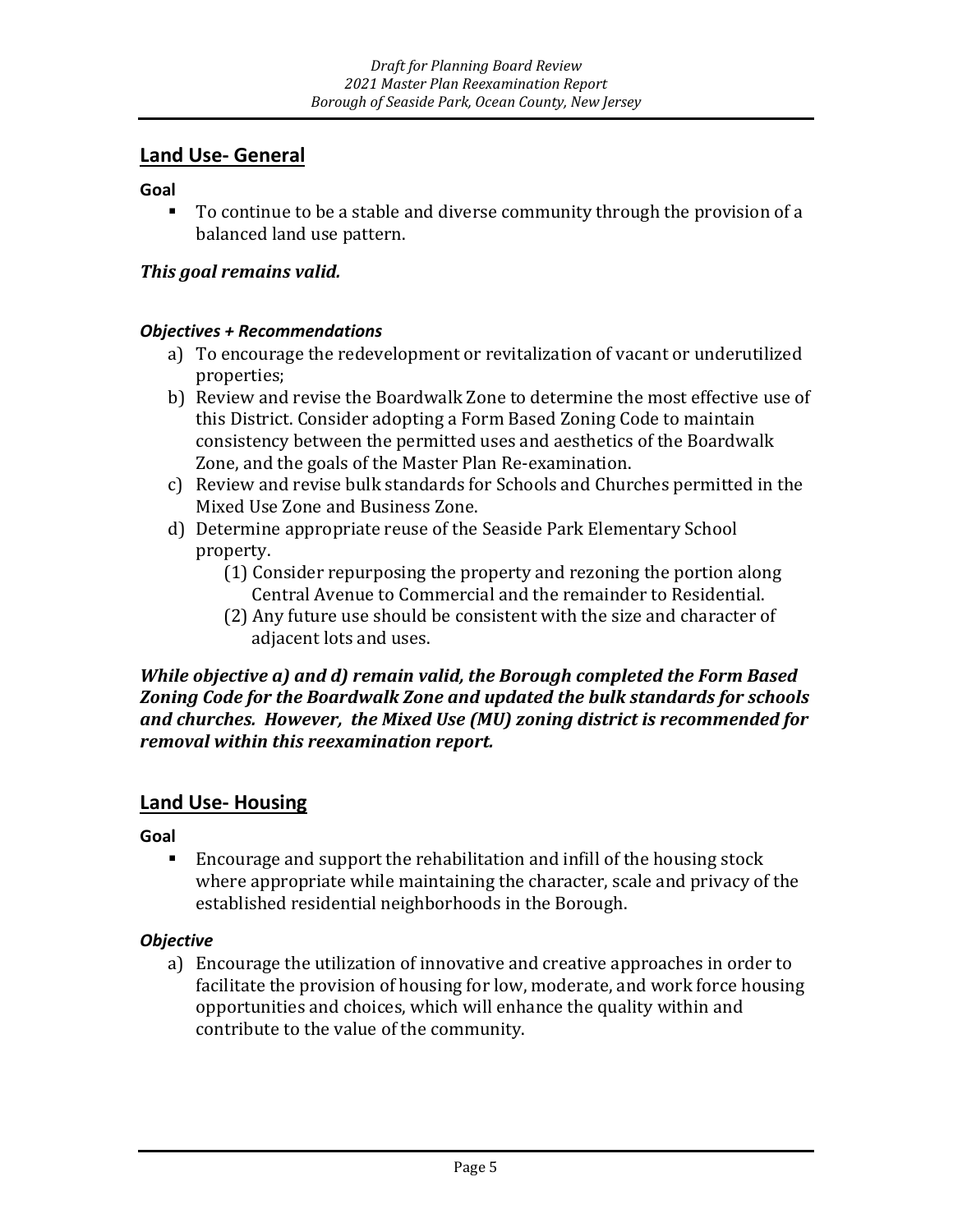#### *This goal and objective remain valid. Additional specific recommendations regarding the provision of overlay zoning for affordable housing opportunities are provided in Section IV of this report.*

#### **Land Use- Recreation**

**Goals**

- Encourage the development of both active and passive recreation opportunities for the residents and visitors, while maintaining sensitivity to environmental and cultural resources.
- Evaluate the current open space that is owned by the Borough to determine if uses can be improved.

#### *These goals remain valid.*

#### **Land Use- Circulation**

**Goal** 

To coordinate land uses with transportation facilities to improve access and encourage alternatives to driving.

#### *This goal remains valid.*

#### **Resiliency + Sustainability**

**Goals**

- To encourage the establishment of policies, codes and standards that promotes the use of sustainable development practices, including but not necessarily limited to: infrastructure, public and private buildings, open space and recreation, local waste and recycling among other things.
- To continually improve the sustainability profile of the Borough.
- To continue to promote the health, safety and general welfare and to minimize public and private losses due to flood conditions and specific areas by provisions designed to: protect human life and health; minimize of expenditure of public money for costly flood control project; minimize the need to rescue and relief efforts associated with flooding and generally undertaken at the expense of the general public; minimize prolonged business interruption; and minimize damage to public facilities and utilities such as water and gas mains, electric, telephone and sewer lines, streets, bridges located in areas of special flood hazard.
- Ensure that the Borough's code is up to the latest flood hazard prevention standards.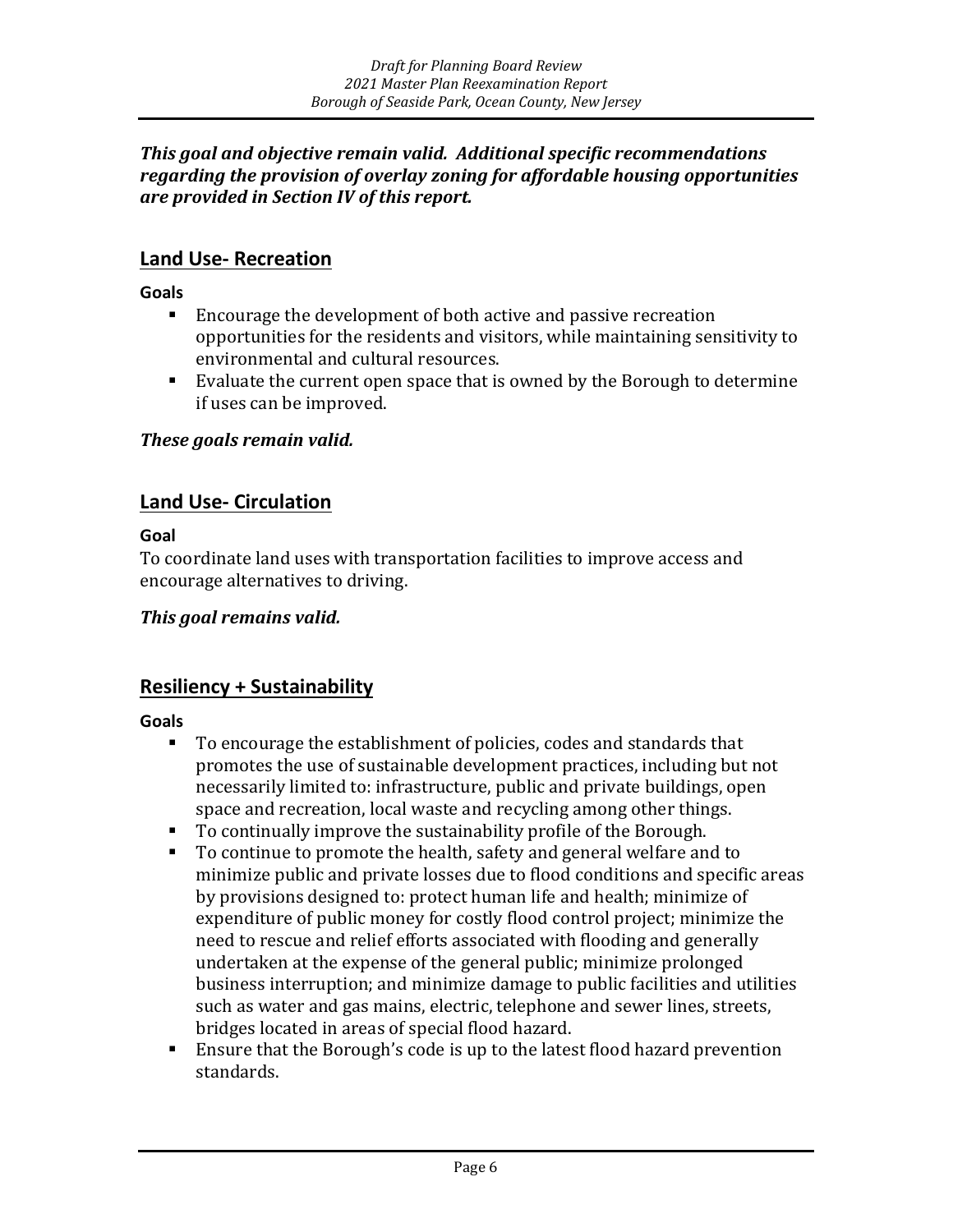#### *Objectives*

- a) Wherever possible, promote energy efficiency, conservation and increased use of renewable energy to reduce waste and increase recycling; to reduce the use of hazardous materials and eliminate toxic substances; and to reduce greenhouse gas emissions, for the new construction and/or retrofitting of public and private structures;
- b) To plan for mitigating the effects of climate change;
- c) Continue to review the Borough's Flood Hazard standards and revise according to latest FEMA recommendations;
- d) Retrofit existing municipal facilities to reduce vulnerabilities to future storm and flooding events;
- e) Reference and implement the recommendations set forward in the Strategic Recovery Planning Report to reduce vulnerabilities to future natural disasters. Recommendations to be considered include, but shall not be limited to:
	- (1) Strengthen the Borough's Participation in FEMA's Community Rating System.
	- (2) Amend planning documents to adequately address the impacts of Superstorm Sandy on the community and to set goals and recommendations for resilient development.
	- (3) Improve drainage system maintenance to ensure that all storm drains are free and clear of debris before major storm events.
	- (4) Continue to review and reevaluate methods to reduce vulnerabilities to future natural disasters.
	- (5) Consider anchoring standards for various accessory structures to reduce vulnerabilities.
- f) Utilize Best Management Practices (BMP) when planning for stormwater reduction and flood prevention.
	- (1) Improve stormwater management by implementing policies and practices as outlined by the New Jersey Department of Environmental Protection (NJDEP) and the Environmental Protection Agency (EPA).
		- "NJ Stormwater Best Management Practices Manual" –NJDEP
		- "Green Infrastructure in NJ" –NJDEP
		- "Green Streets: Sustainable Stormwater Management" –EPA
		- "Stormwater to Street Trees: Engineering Urban Forests for Stormwater Management"- EPA
	- (2) Consider improving local roads to include BMP techniques such as, but not limited to: green streets; stormwater planters; street tree trenches; corner bump-outs; sand filters; pervious pavements; manufactured treatment devices; and vegetated filter strips.
- g) Continue to periodically review and upgrade emergency power backup systems and solutions for the Borough's emergency responders;
- h) Continuously review and update the Borough's general and emergency debris management plans;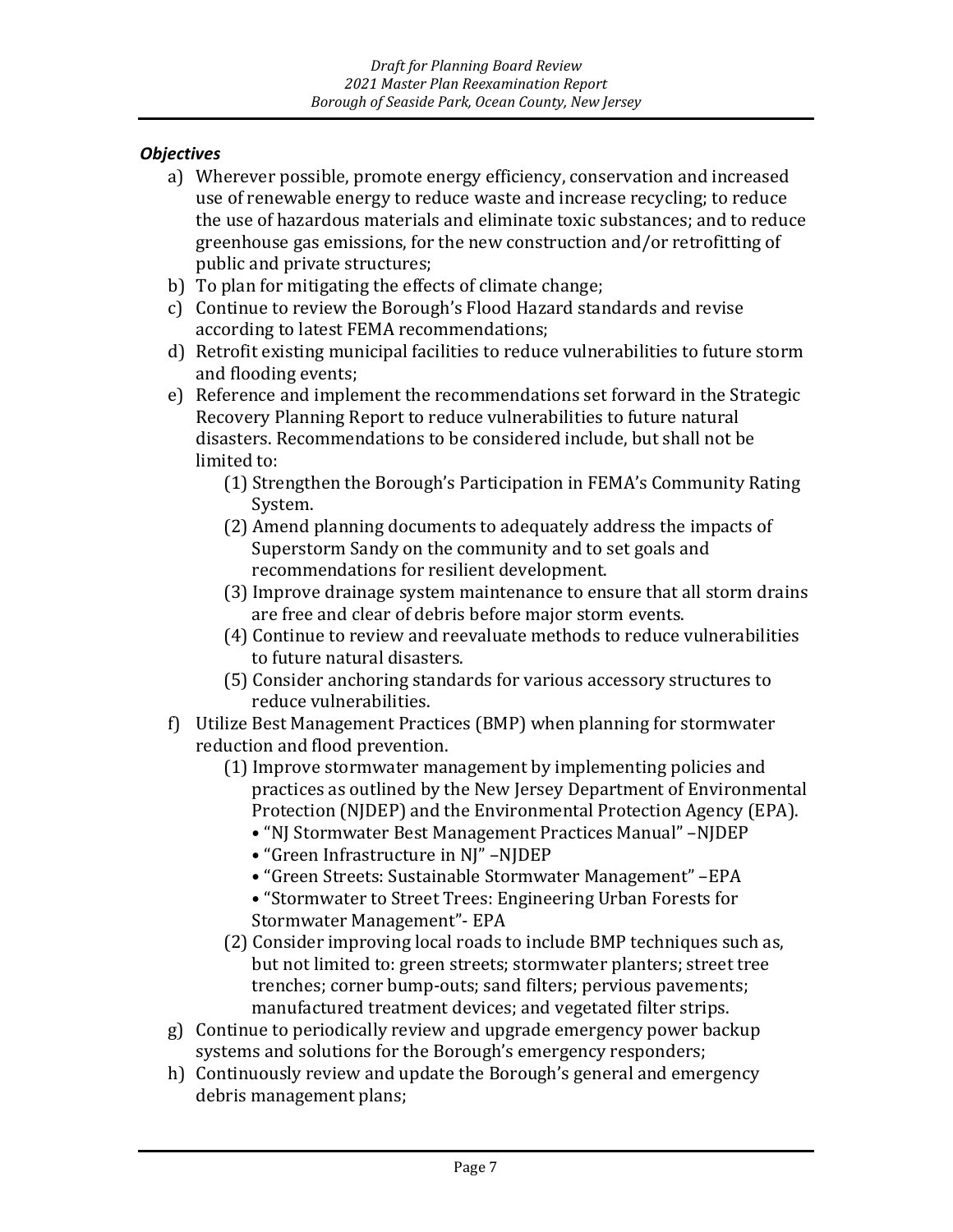- i) Develop and adopt a fertilizer ordinance to reduce the amount of fertilizerrelated pollutants discharged into the Barnegat Bay; and
- j) Review the Borough's Stormwater Control Ordinance for consistency with current technical guidance and update as necessary.

#### *These goals and objectives remain valid.*

#### **Economic**

**Goals**

- To maintain and enhance a local economy that encourages the provision of more cost effective public services in order to improve the quality of life for Seaside Park Borough residents.
- Recognize the need to adapt to the changing dynamics and demands of a diverse and increasingly globalized economy.
- **Encourage those public and private actions necessary to develop and sustain** the long-term vitality of the key commercial/retail areas. This can be achieved by improving streetscapes through unified signage, facades, public walkways and landscaping, and improving vehicular and pedestrian circulation and a unified wayfinding program. This will help guide residents and visitors to the plethora of environmental and recreational opportunities in the Borough.
- Evaluate the potential for economic and rehabilitation plans in strategic locations within the Borough, where appropriate, to encourage sound land use development that can provide economic development opportunities, while at the same time balancing the preservation of neighborhood character as well and the protection of environmental resources.

#### *These goals remain valid.*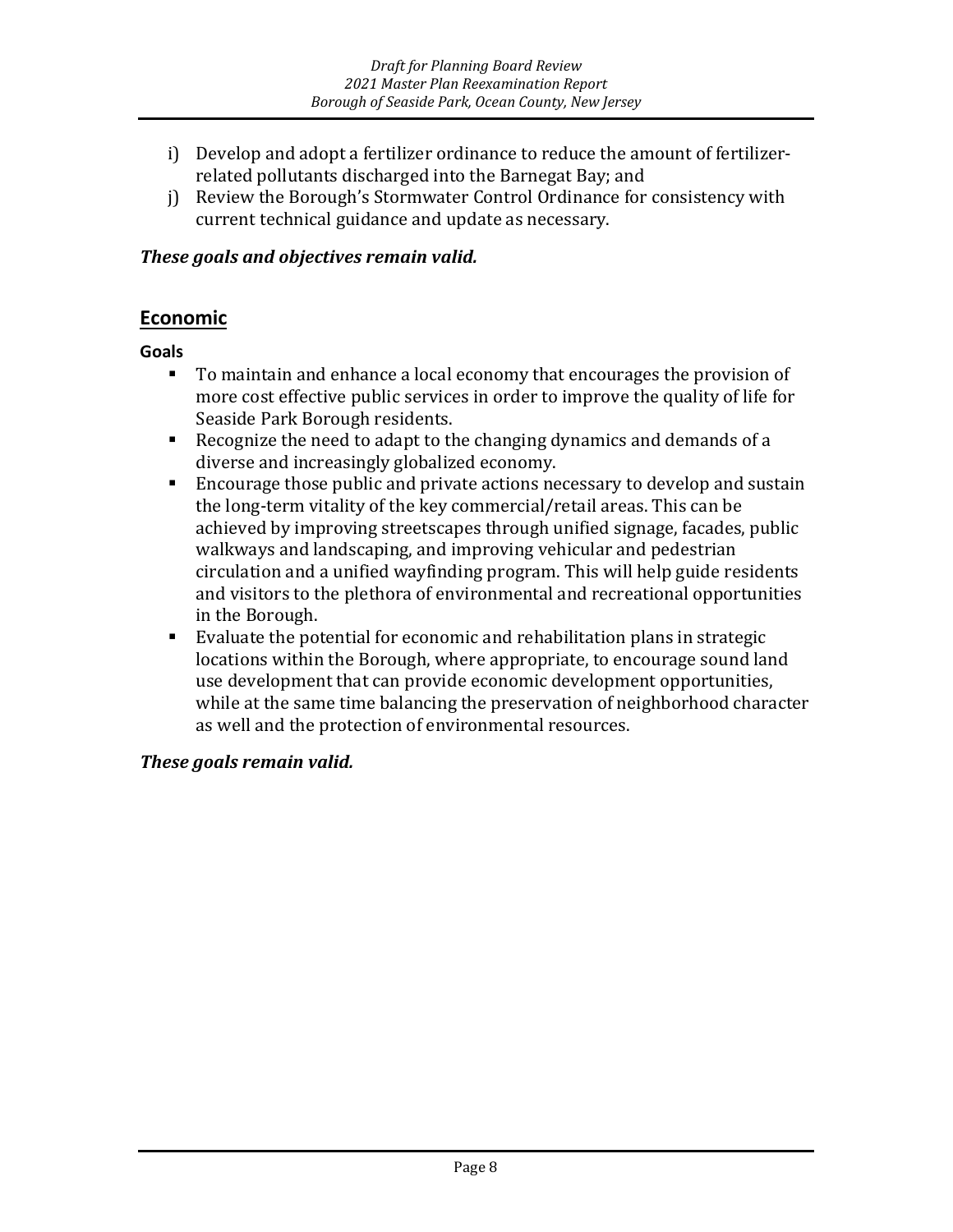# <span id="page-11-0"></span>**III — Extent to Which There Have Been Significant Changes in the Assumptions, Policies, and Objectives**

The following sub-sections outline the extent to which there have been significant changes in the assumptions, policies, and objectives related to land development in Seaside Park Borough since the adoption of the 2016 Master Plan Reexamination Report.

#### **Changes at the Local Level**

The following review of changes at the local level is concentrated on changes in demographic and housing characteristics, changes in local employment dynamics, and recent planning and zoning board applications.

#### **Changes in Demographic and Housing Characteristics**

At the time of the 2010 Census, Seaside Park Borough had a population of 1,579 residents. In the years since, the Borough's population has increased. This is demonstrated by the American Community Survey's 2019 population estimate of 1,628 residents. This represents an increase of 49 residents or about a 3 percent change from the 2010 Census population of 1,579 residents.

Recent population trends are shown in Table 1.

**Table 1: Recent Population Trends**

| 1990  | 2000  | 2010            | 2020  |
|-------|-------|-----------------|-------|
| 1,871 | 2,263 | 579<br>⊂ / د ,⊥ | 1,628 |

Source: United States Census Bureau (Decennial Census: 1990, 2000, 2010) and 2019 Five-Year Estimates of the American Community Survey

According to information from the United States Census Bureau, key demographic indictors have changed in the period since the 2010 Census. Indeed, as reflected between the 2010 Census and 2019 Five-Year Estimates of the American Community Survey, the median age has increased by approximately 6.7 percent from 52.1 to 58.8. In addition, the number of households has increased by approximately 5 percent from 833 to 879. The changes in these indicators are presented in Table 2.

#### **Table 2: Household Indicators**

| <b>Number of Households</b> |       | <b>Median Age</b> |       |  |
|-----------------------------|-------|-------------------|-------|--|
| 2010                        | 2019* | 2010              | 2019* |  |
| 833                         | 879   | 52.1              | 58.8  |  |

#### Source: US Census Bureau\*

Values are Five-Year American Community Survey Program estimates of average conditions in the period from 2015 through 2019. Values from 2020 were unavailable as of the preparation of this reexamination report.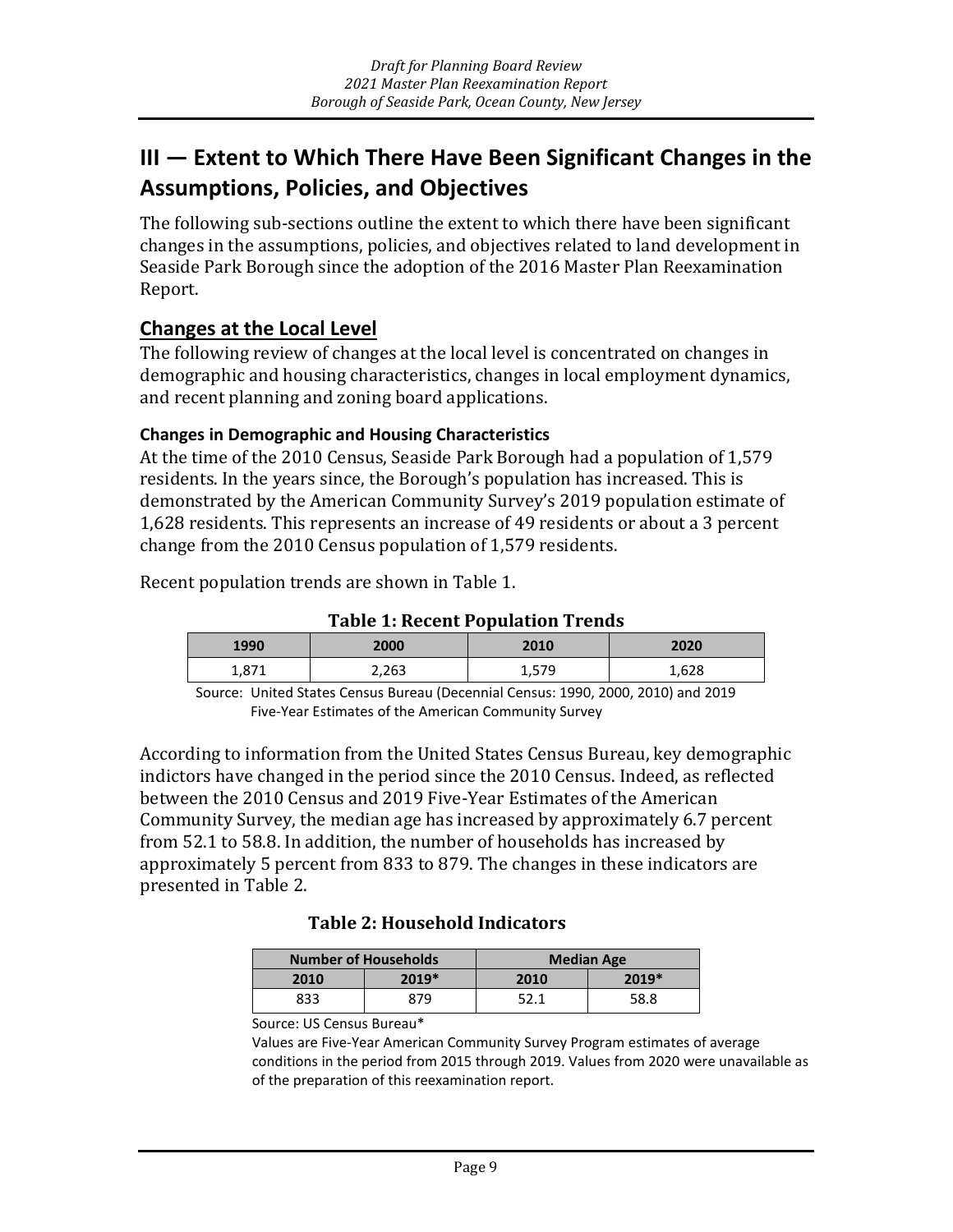With further regard to housing characteristics, it is noted that the total number of housing units in Seaside Park Borough decreased from 2,733 to 2,617, or by approximately 4 percent, between the time of the 2014 American Community Survey and the 2019 Five-Year Estimates of the American Community Survey. During the same time period, however, the vacancy rate increased slightly from 65.1 percent to 66.4 percent, which explains why the growth in the number of households, as discussed above, increased by only 5 percent (n.b., the number of occupied housing units in a community is analogous with the number of households). While the vacancy rate decreased, the vacancy rate is quite high as compared to the surrounding communities. The high vacancy rate is typically associated with the presence of housing units that are for seasonal use only (e.g., vacation homes)

Housing tenure, as an indicator, realized the greatest change in the period between the time of the 2010 Census and the 2019 Five-Year Estimates of the American Community Survey. Indeed, at the time of the 2010 Census, owner-occupied housing units accounted for 58.5 percent of all occupied housing units and, by the time of the 2019 Five-Year Estimates of the American Community Survey, they accounted for 71.3 percent. This represents a change of 16.9 percent. Reciprocally, the percentage of renter-occupied housing units decreased by 33.5 percent, from 41.4 percent at the time of the 2010 Census to 28.6 percent by the time of the 2019 Five-Year Estimates of the American Community Survey signaling an increased desire among residents to occupy the existing housing stock in lieu of renting the units.

| Table 3: Housing Occupancy and Tenure |       |       |               |         |  |
|---------------------------------------|-------|-------|---------------|---------|--|
|                                       | 2019* |       | <b>Change</b> |         |  |
|                                       | 2010  |       | <b>Number</b> | Percent |  |
| <b>Occupancy Status</b>               |       |       |               |         |  |
| <b>Total Housing Units</b>            | 2,626 | 2,617 | $-9$          | .03     |  |
| <b>Occupied Housing Units</b>         | 915   | 879   | -36           | 3.9     |  |
| <b>Vacant Housing Units</b>           | 1711  | 1,738 | 27            | 1.5     |  |
| <b>Vacancy Rate</b>                   | 65.1  | 66.4  |               |         |  |
| <b>Tenure</b>                         |       |       |               |         |  |
| <b>Occupied Housing Units</b>         | 915   | 879   | -36           | 3.9     |  |
| <b>Owner-Occupied</b>                 | 536   | 627   | 91            | 16.9    |  |
| <b>Renter-Occupied</b>                | 379   | 252   | $-127$        | 33.5    |  |
| <b>Percent Owner-Occupied</b>         | 58.5  | 71.3  | $---$         | ---     |  |
| <b>Percent Renter-Occupied</b>        | 41.4  | 28.6  |               |         |  |

**Table 3: Housing Occupancy and Tenure**

Table 3 summarizes change in housing occupancy and tenure.

Source: US Census Bureau

Values are Five-Year American Community Survey Program estimates of average conditions in the period from 2015 through 2019. Values from 2020 were unavailable as of the preparation of this reexamination report.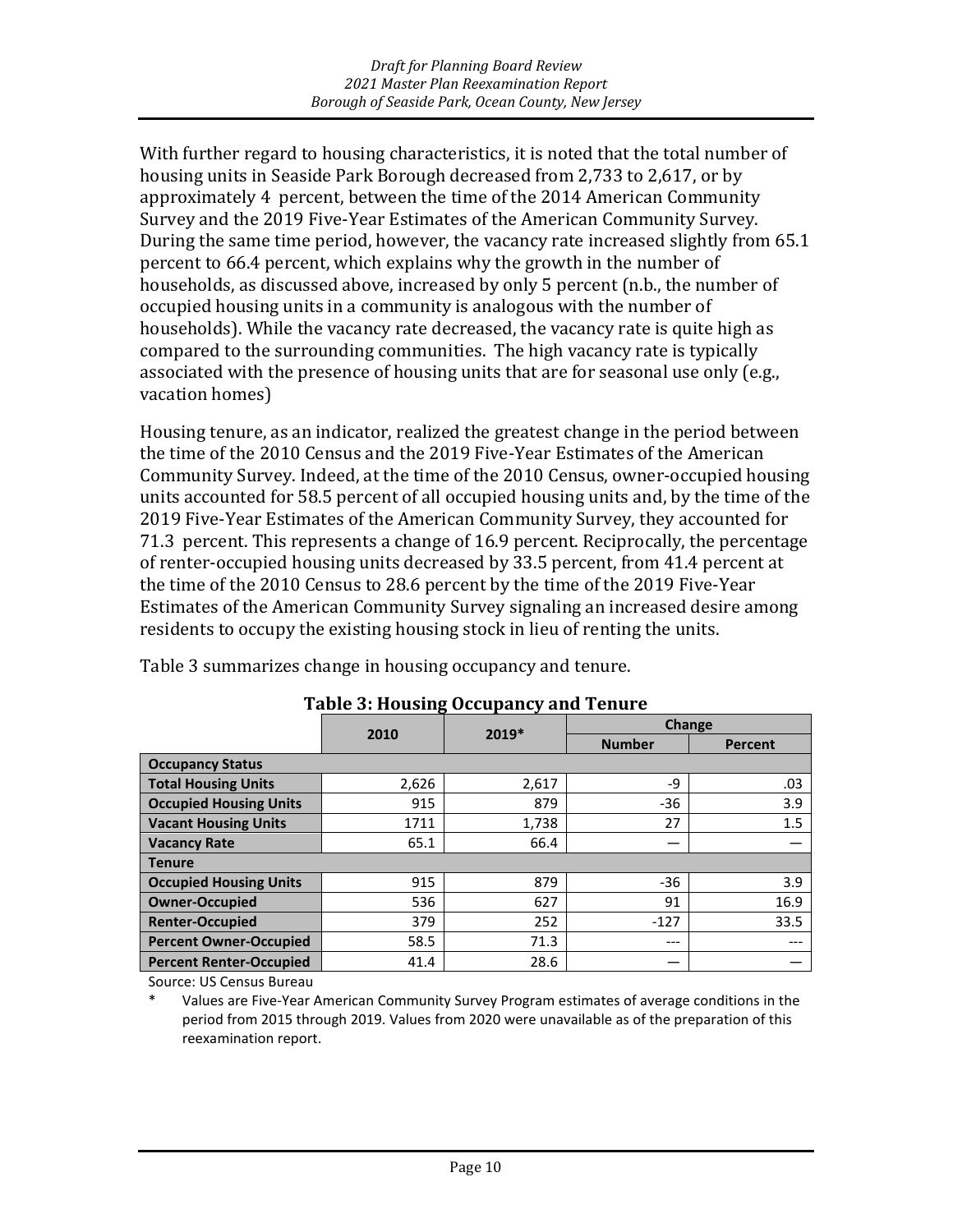#### **Changes at the County/Regional Level**

As indicated in the following subsections, there have been several changes at the county/regional level since the adoption of the 2016 Master Plan Update.

#### **Ocean County Comprehensive Master Plan**

It is noted that the Ocean County Comprehensive Master Plan was originally adopted in December 2011, and subsequently amended in: January 2018 to include a functional roadway map for Ocean County, provide right-of-way widths for Ocean County roadways, and incorporate the Ocean County Transportation Model 2017 Update; and September 2018 to include updated right-of-way widths for certain county roadways in Jackson and Lakewood Boroughs. As of the preparation of the 2021 Master Plan Reexamination Report, there are no pending amendments to the Ocean County Comprehensive Master Plan.

The Ocean County Comprehensive Master Plan serves as a county policy statement about the future development of Ocean County. While it makes no statement that are explicitly relevant to future land use planning within Seaside Park Borough, it does make a number of recommendations that would promote sustainability and resiliency in Seaside Park Borough. These include (commentary in *bold italics*):

• Encourage the New Jersey Department of Transportation to modernize and upgrade state highways throughout Ocean County, including US Route 9, NJ Route 35, NJ Route 37, NJ Route 70, NJ Route 72, NJ Route 88 and NJ Route 166.

*Modernizing and upgrading Ocean County's highways will improve mobility and facilitate evacuation of Seaside Park Borough in times of crisis, including during weather emergencies. This is particularly true for NJ Route 35, which traverses Seaside Park Borough and provides connections to other important roadways.*

• Encourage the retention of established residential neighborhoods and the rehabilitation of the county's older housing stock. Facilitate participation in home rehabilitation and historical preservation grant programs, where applicable.

*Home rehabilitation may help to improve the structural integrity of existing housing stock. This, in turn, facilitates increased security and protection during extreme weather events. The Borough supports the rehabilitation of existing dwellings especially for the low and moderate income households and will look to partner with the County on their rehabilitation program.*

• Encourage low-impact design techniques to minimize the disturbance of natural areas and maximize the recharge of stormwater on-site.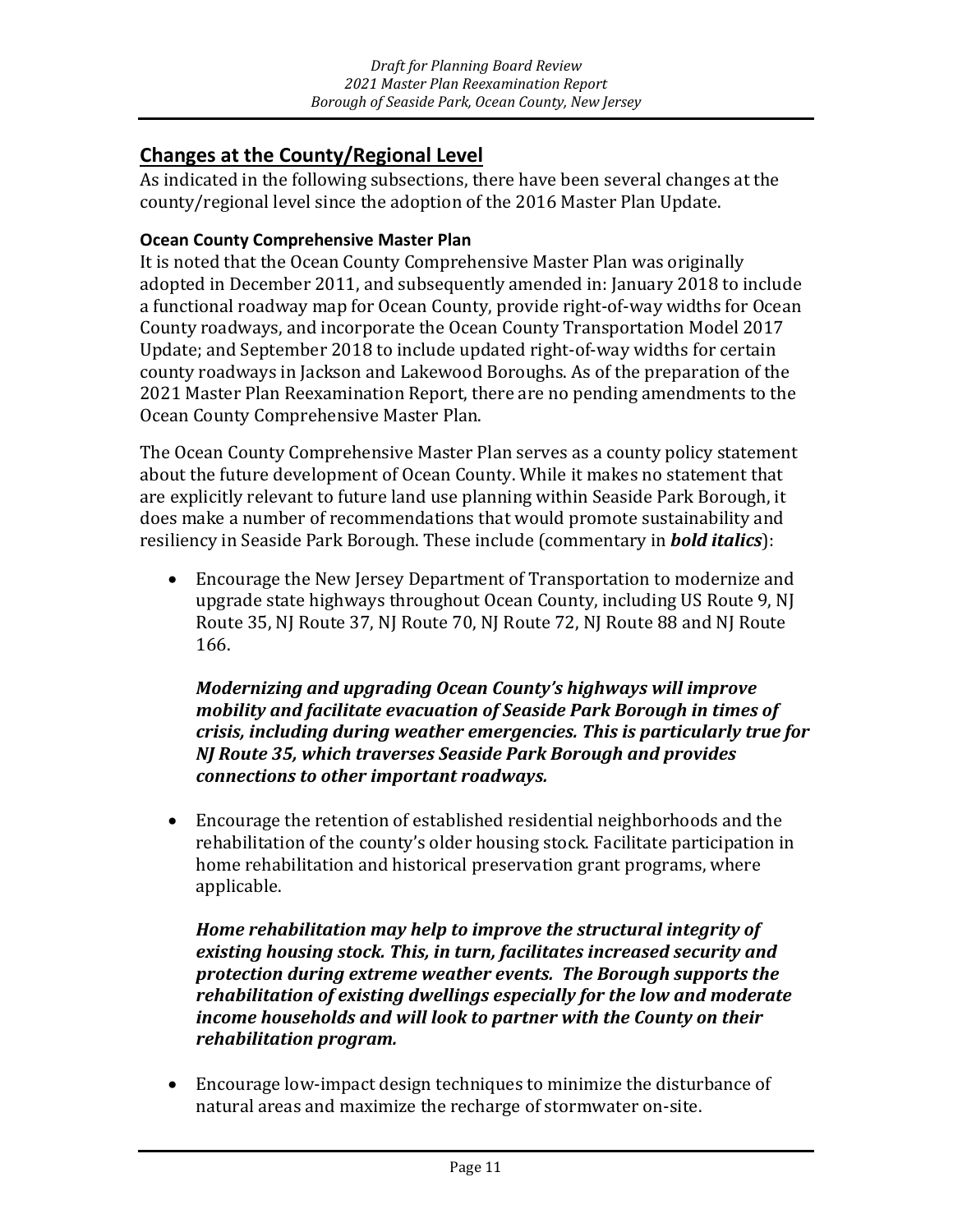#### *Maximizing the recharge of stormwater on-site may help to decrease the incidence of flooding.*

• Support the tourism amenities and needs of shore towns and continue to facilitate the protection and replenishment of the county's beaches and shoreline areas.

#### *Protection and replenishment of Ocean County's beaches and shorelines, including the Seaside Park Borough beaches, will promote resiliency.*

• Maintain an ongoing evaluation of the recreational needs of Ocean County residents and assist in identifying new park and open space areas, as necessary.

#### *Expansion of park and open space areas helps to preserve and protect natural and other areas from development, which has a number of benefits, not the least of which are promotion of biodiversity and minimization of impervious surface cover.*

• Continue to work with all federal, state, local, and non-profit partners to acquire open space and maximize financial resources available for preservation.

#### *As has been previously noted, expansion of open space areas helps to preserve and protect natural and other areas from development.*

• Encourage land use planning strategies, such as low-impact design to preserve open space and maximize the natural infiltration of stormwater.

#### *Preservation of open space and maximization of stormwater infiltration helps to minimize flooding and promotes resiliency to extreme weather events.*

• Explore and assess best management practices used by other areas in the country to address stormwater management.

#### *Effectively addressing stormwater management helps to minimize flooding and promotes resiliency to extreme weather events.*

• Continue to assess structural and nonstructural options for stormwater management to increase infiltration, remove debris and reduce nutrient and pollution loads.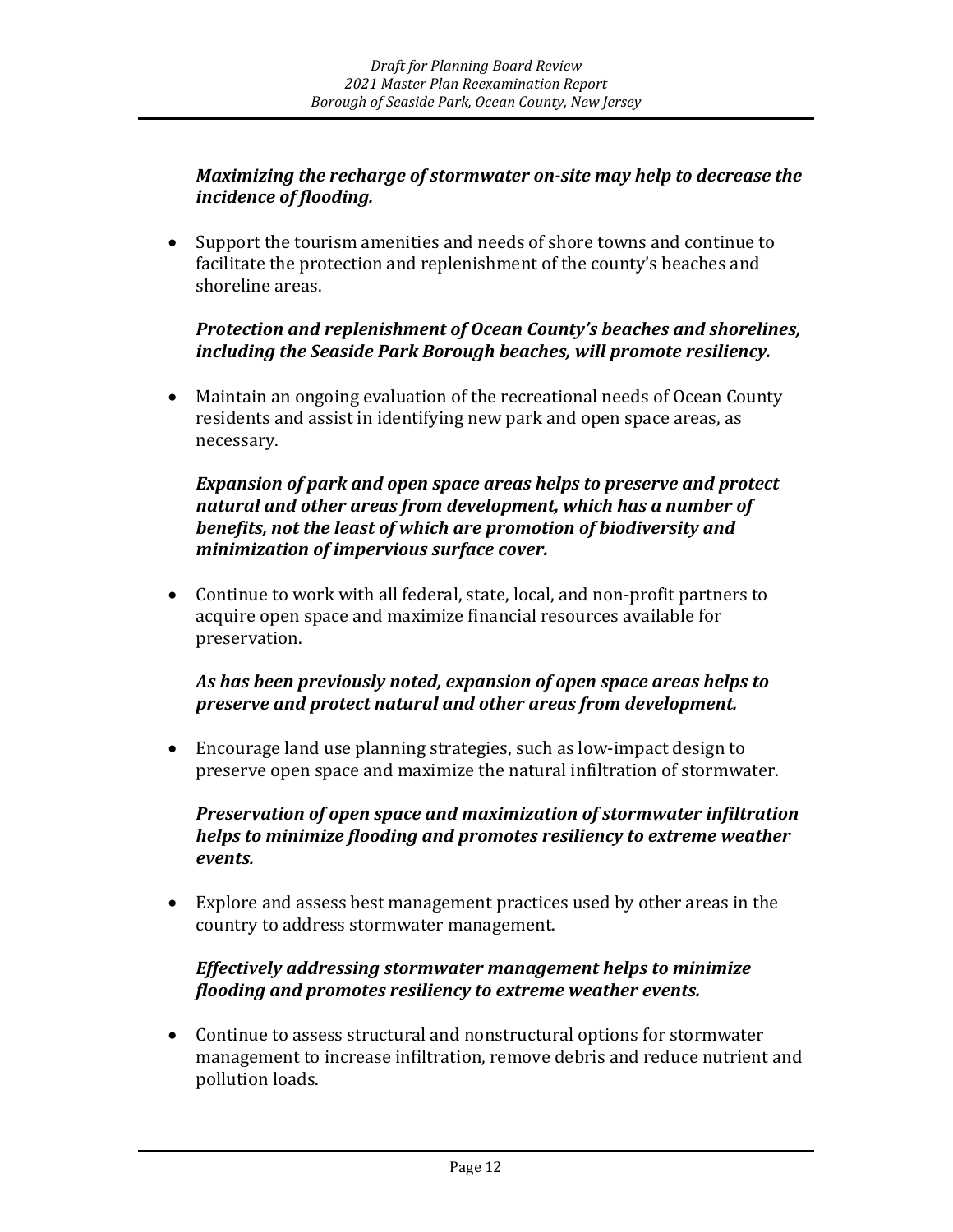#### *Increasing infiltration will help to reduce flooding. Additionally, removing debris will help to increase the efficiency of existing stormwater management facilities.*

• Encourage compliance with new legislation that requires New Jersey Department of Transportation to address stormwater management issues on state highways, including US Route 9, NJ Route 35, NJ Route 37, NJ Route 70, NJ Route 72, NJ Route 88 and NJ Route 166.

*Addressing stormwater management issues along highways will help to minimize their impacts and increase their safety. This is particularly important as highways generate stormwater runoff and may serve as evacuation routes during emergencies.*

#### **Ocean County Multi-Jurisdictional Hazard Mitigation Plan**

The Ocean County Multi-Jurisdictional Hazard Mitigation Plan (Ocean County HMP) was last adopted in 2018 and approved by FEMA in 2020. The next update of the Ocean County HMP is scheduled to commence in 2023 and be completed by 2025 (n.b., the current Ocean County Multi-Jurisdictional Hazard Mitigation Plan is set to expire in 2025).

The Ocean County HMP documents Ocean County's continuing attempts to identify potential natural hazards and associated risks across jurisdictions and to develop an integrated mitigation strategy. The Plan addresses the mitigation of potential damage to public, quasi-public, and private entities, facilities, and infrastructure. Ocean County's intention for the Ocean County HMP is to substantially reduce and/or eliminate long-term risk to life and properties associated with natural hazards.

*The Borough of Seaside Park affirms and incorporates the Ocean County HMP municipal mitigation measures as part of its 2021 Master Plan Reexamination Report.*

#### **Changes at the State Level**

As indicated in the following subsections, there have been considerable changes at the state level since the adoption of the 2016 Master Plan Reexamination Report.

#### **Land Use Plan Statement of Strategy on Smart Growth, Storm Resiliency, and Environmental Sustainability**

The M.L.U.L. was amended in 2018 to provide that any land use element adopted after the effective date of P.L.2017, c.275, must provide a statement of strategy concerning: smart growth, which shall consider potential locations for the installation of electric vehicle charging stations; storm resiliency with respect to energy supply, flood-prone areas, and environmental infrastructure; and, environmental sustainability. The law became effective on January 8, 2018.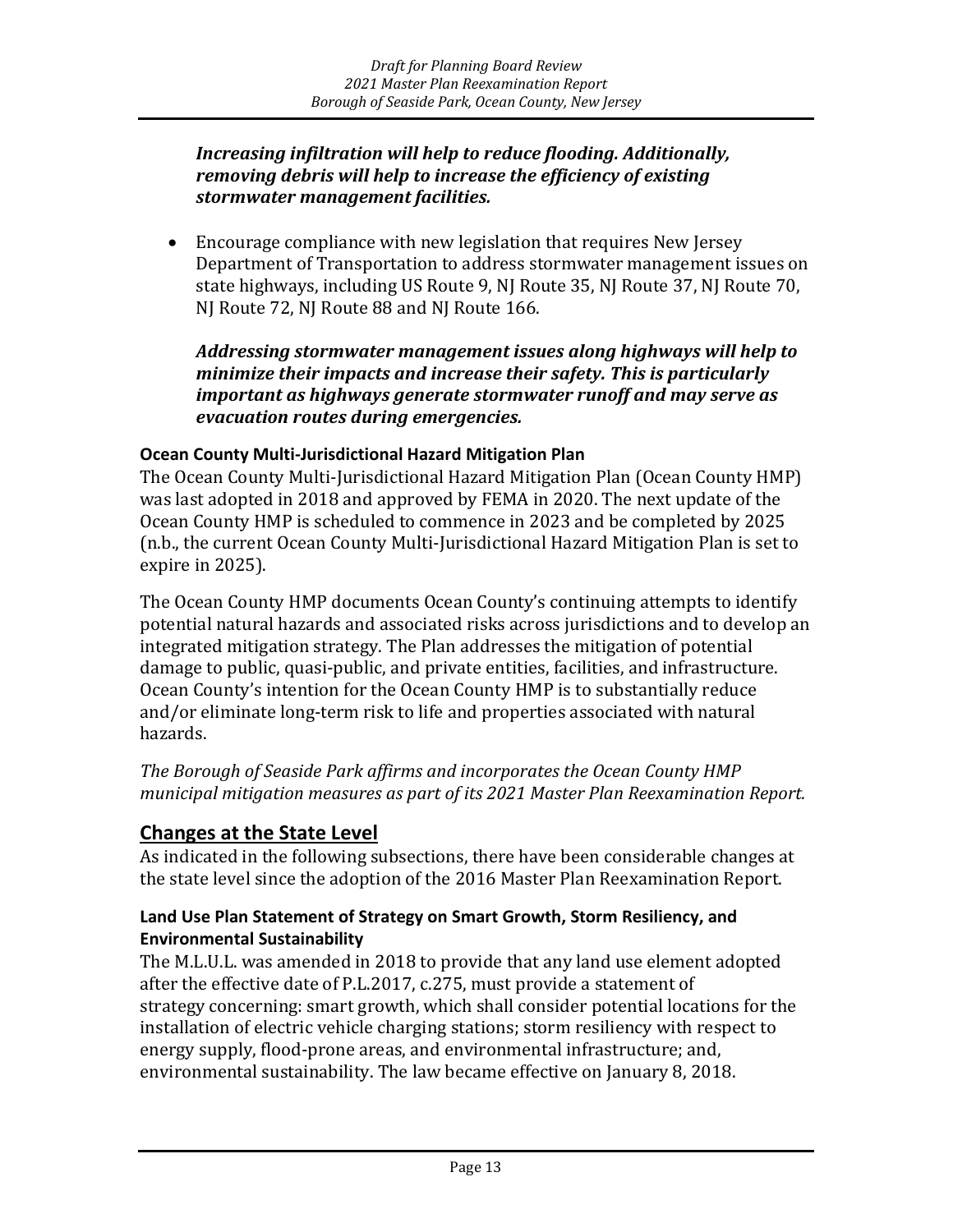*The Borough of Seaside Park should consider the development of a smart growth statement of strategy as part of a comprehensive update to its master plan.*

#### **Climate Change-Related Hazard Vulnerability Assessment**

The M.L.U.L. was amended by P.L. 2021, c.6 to provide that any land use plan element adopted after the effective date of the amendment, must provide a climate change-related hazard vulnerability assessment which shall:

- Analyze current and future threats to, and vulnerabilities of, the municipality associated with climate change-related natural hazards, including, but not limited to increased temperatures, drought, flooding, hurricanes, and sealevel rise;
- Include a build-out analysis of future residential, commercial, industrial, and other development in the municipality, and an assessment of the threats and vulnerabilities identified above;
- Identify critical facilities, utilities, roadways, and other infrastructure that is necessary for evacuation purposes and for sustaining quality of life during a natural disaster, to be maintained at all times in an operational state;
- Analyze the potential impact of natural hazards on relevant components and elements of the master plan;
- Provide strategies and design standards that may be implemented to reduce or avoid risks associated with natural hazards;
- Include a specific policy statement on the consistency, coordination, and integration of the climate-change related hazard vulnerability assessment with any existing or proposed natural hazard mitigation plan, floodplain management plan, comprehensive emergency management plan, emergency response plan, post-disaster recovery plan, or capital improvement plan; and
- Rely on the most recent natural hazard projections and best available science provided by the New Jersey Department of Environmental Protection.

#### **Redevelopment Case Law**

There have been a number of recent amendments to the Local Redevelopment and Housing Law (L.R.H.L.) that were made in response to court decisions concerning the criteria used for determining an area "in need of redevelopment." The most significant of these decisions include the New Jersey Supreme Court decision in Gallenthin vs. Paulsboro, 191 N.J. 344 (2007), which reevaluated and set guidelines for the use of the statutory criteria for determining an area in need of redevelopment; Harrison Redevelopment Agency v. DeRose, 398 N.J. Super. 361, 942 A.2d 59 (App. Div. 2008), which addressed the requirements for notifying property owners in connection with a redevelopment area designation: and the New Jersey Supreme Court decision in 62-64 Main Street, L.L.C. v. Hackensack, 221 N.J. 129 (2015), which further refined the application of the statutory criteria post-Gallenthin. In response to the Gallenthin and Harrison decisions, the L.R.H.L. was amended in 2013 to provide for both a non-condemnation and condemnation redevelopment area designation and redefine the criteria and procedures for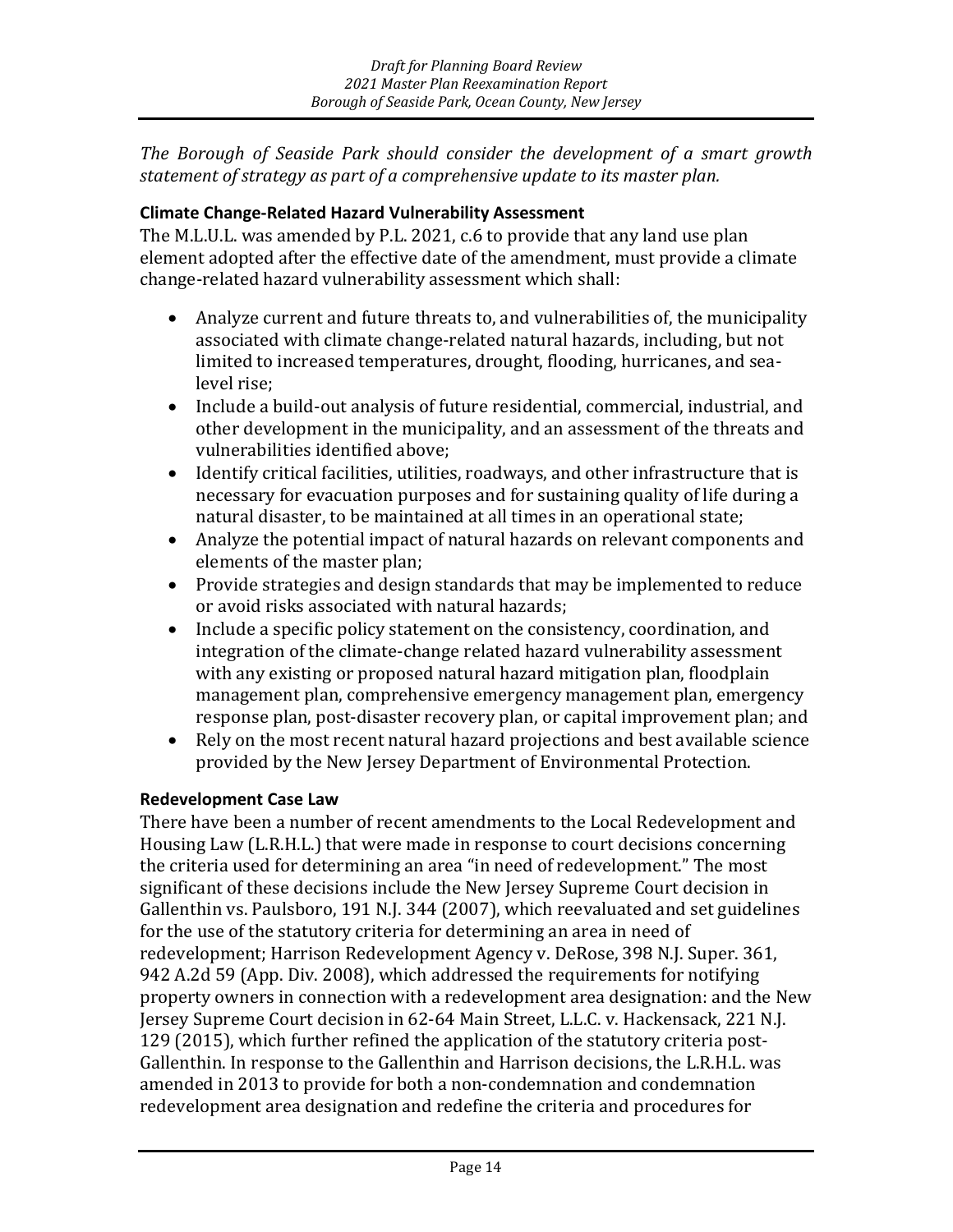designating an area in need of redevelopment and rehabilitation, including an update to the requisite notice requirements during the redevelopment area designation process.

The LRHL was subsequently amended in 2019 to expand the criterion for designation as an area in need of redevelopment that is provided at N.J.S.A. 40A:12A-5(b) to include the discontinuance or abandonment of buildings used for retail, shopping malls and office parks, as well as buildings with significant vacancies for at least two (2) consecutive years. As amended, N.J.S.A. 40A:12A-5(b) reads:

*b. The discontinuance of the use of a building or buildings previously used for commercial, retail, shopping malls or plazas, office parks, manufacturing, or industrial purposes; the abandonment of such building or buildings; significant vacancies of such building or buildings for at least two consecutive years; or the same being allowed to fall into so great a state of disrepair as to be untenantable.*

The L.R.H.L was further amended in 2019 to include a new requirement that redevelopment plans identify proposed locations for electric vehicle charging infrastructure. It was amended once again in 2021 to further encourage the development of electric vehicle charging infrastructure, as well as the inclusion of zero-emission vehicle fueling infrastructure.

#### **Cannabis Legalization**

Governor Murphy signed into law legislation legalizing and regulating adult cannabis use and possession.

Municipalities had until August 21, 2021 in order to take actions to: either prohibit or limit the number of cannabis establishments, distributors, or delivery services; and, in the event that the municipality opts to not prohibit such uses, regulate the location, manner and times of operation and establish civil penalties for violation of ordinances.

If a municipality did not take action by August 21, 2021, any class of cannabis establishment or distributor will be permitted to operate in the municipality and, depending upon the use, be considered a permitted use in certain zones.

Once a municipality takes action to permit cannabis establishments, their action remains valid for a period of five years. In addition, if a municipality did not take action to limit cannabis establishments by August 21, 2021, it shall be prohibited from taking such action for a period of five years. After a period of five years has elapsed, municipalities shall be granted another 180-day window in which to take action as permitted in the period before August 21, 2021.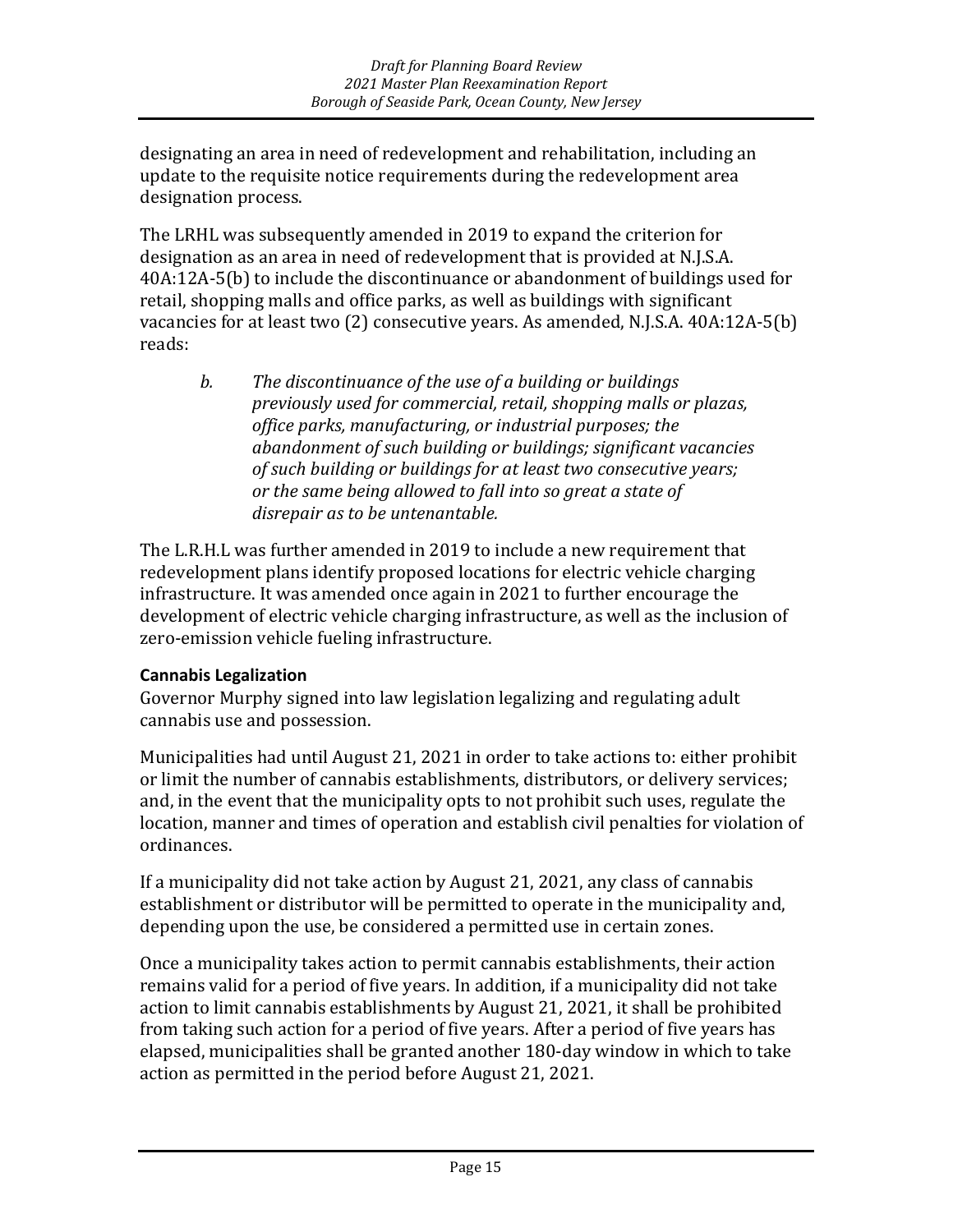On May 13, 2021, Seaside Park Borough passed Ordinance #2021-15, effective May 23, 2021, to prohibit all classes of cannabis businesses and distributors from operating within the municipality, except for the delivery of cannabis items and related supplies by a delivery service.

#### **Reexamination Report Requirements**

The M.L.U.L. was amended in 2019 to require that master plan reexamination reports include recommendations concerning locations appropriate for the development of public electric vehicle infrastructure. The following requirement was added at N.J.S.A. 40:55D-89(f):

*The recommendations of the planning board concerning locations appropriate for the development of public electric vehicle infrastructure, including but not limited to, commercial districts, areas proximate to public transportation and transit facilities and transportation corridors, and public rest stops; and recommended changes, if any, in the local development regulations necessary or appropriate for the development of public electric vehicle infrastructure.* 

The 2021 Master Plan Reexamination Report meets this requirement.

#### **Electric Vehicle Supply and Make-Ready Parking Spaces**

In July 2021, the M.L.U.L. was further amended to include specific numerical and zoning standards for the installation of electric vehicle supply equipment and "make-ready" parking spaces (n.b., "make-ready" parking spaces are parking spaces that include pre-wiring and other electrical equipment to support electric vehicle charging, excluding chargers).

Key aspects of the July 2021 M.L.U.L. amendment include:

- Stipulation that applications for development submitted only for the installation of electric vehicle supply equipment or "make-ready" parking spaces shall be considered a permitted accessory use and permitted accessory structure in all zoning districts of a municipality and shall not require a variance;
- Stipulation that applications for development of the installation of electric vehicle supply equipment or "make-ready" parking spaces at an existing gasoline service station, an existing retail establishment, or any other existing building:
	- Shall either be subject to site plan or other land use board review, nor require variance relief;
	- Shall be approved through issuance of a zoning permit, provided that bulk requirements, the conditions or original approval, and relevant construction codes are met;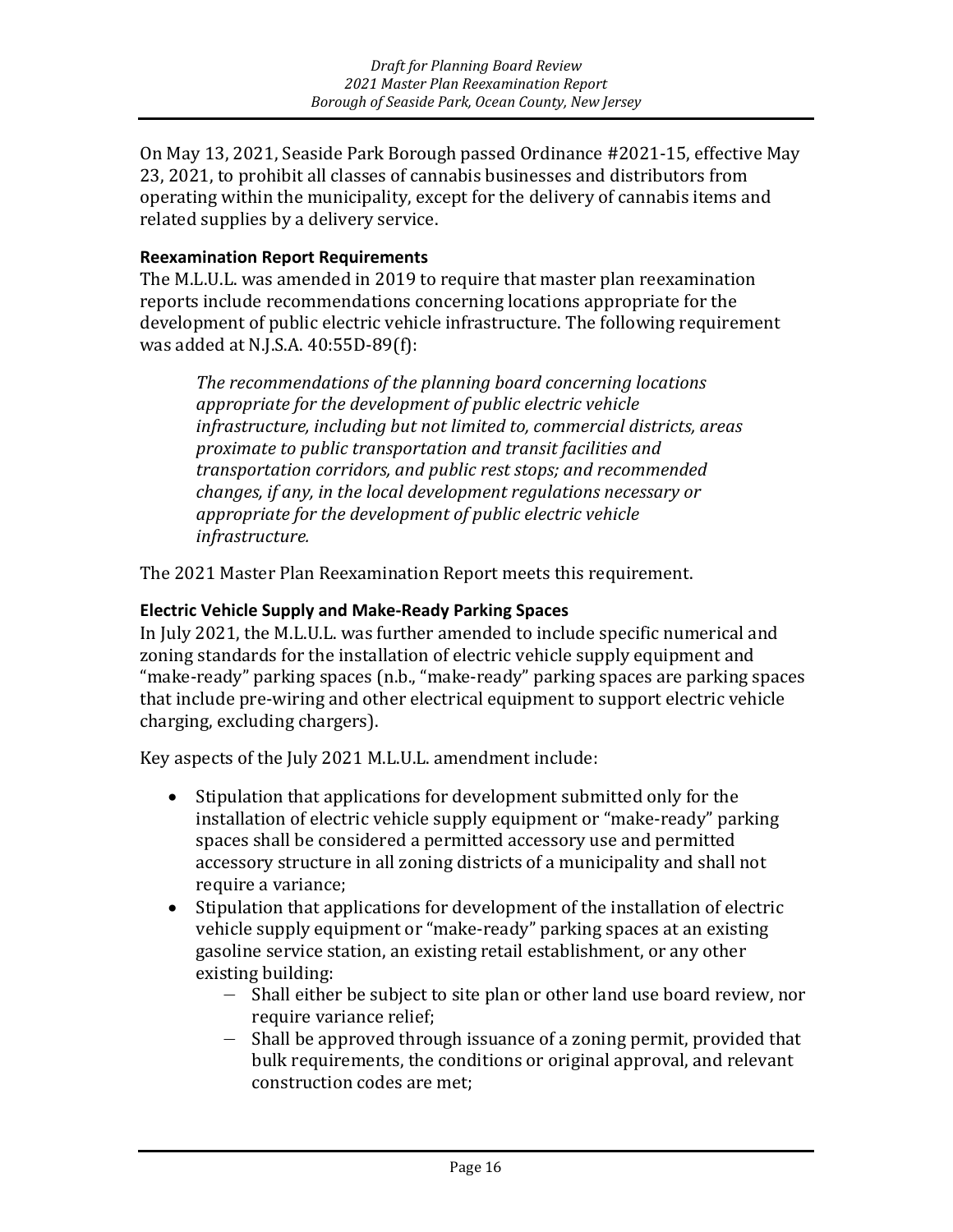- Require that, as a condition of preliminary site plan approval, applications involving multifamily development of five or more units shall:
	- Provide at least 15 percent of the required off-street parking spaces as "make-ready" parking spaces and install electric vehicle supply equipment on at least one-third of the required 15 percent of parking spaces;
	- Install electric vehicle supply equipment on an additional one-third of the required 15 percent of parking spaces within three years following the date of the issuance of the certificate of occupancy;
	- Install electric vehicle supply equipment on the final one-third of the required 15 percent of parking spaces within six years following the date of the issuance of the certificate of occupancy; and,
	- Make at least five percent of the electric vehicle supply equipment accessible for people with disabilities.
- Require that all other applications involving a parking lot or garage shall provide "make-ready" parking spaces as a condition of approval follows:
	- At least one if there will be 50 or fewer off-street parking spaces;
	- At least two if there will be at least 51 and no more than 75 off-street parking spaces;
	- At least three if there will be at least 76 and no more than 100 offstreet parking spaces;
	- At least four, with one accessible for people with disabilities, if there will be at least 101 and no more than 150 off-street parking spaces; and,
	- For parking lots with more than 150 off-street parking spaces, install at least four percent of the total parking spaces as "make-ready" parking spaces with at least five percent of the required number of "make-ready" parking spaces accessible for people with disabilities.
- Stipulation that applicants may install electric vehicle supply equipment at parking spaces instead of providing "make-ready" parking spaces;
- Stipulation that parking spaces provided with electric vehicle supply equipment or provided as "make-ready" parking spaces shall count as at least two parking spaces for the purpose of complying with minimum number of parking space requirements, provided that the reduction in the required number of parking spaces is not more than ten percent.

These new requirements for electric vehicle supply and "make-ready" parking spaces, which are mandated by the July 2021 amendment to the M.L.U.L. should be reviewed and evaluated by the Borough Council and Planning Board and a determination made as to what amendments to the Borough's Land Use Ordinance and zoning regulations may be necessary to respond to these newly enacted statutory provisions.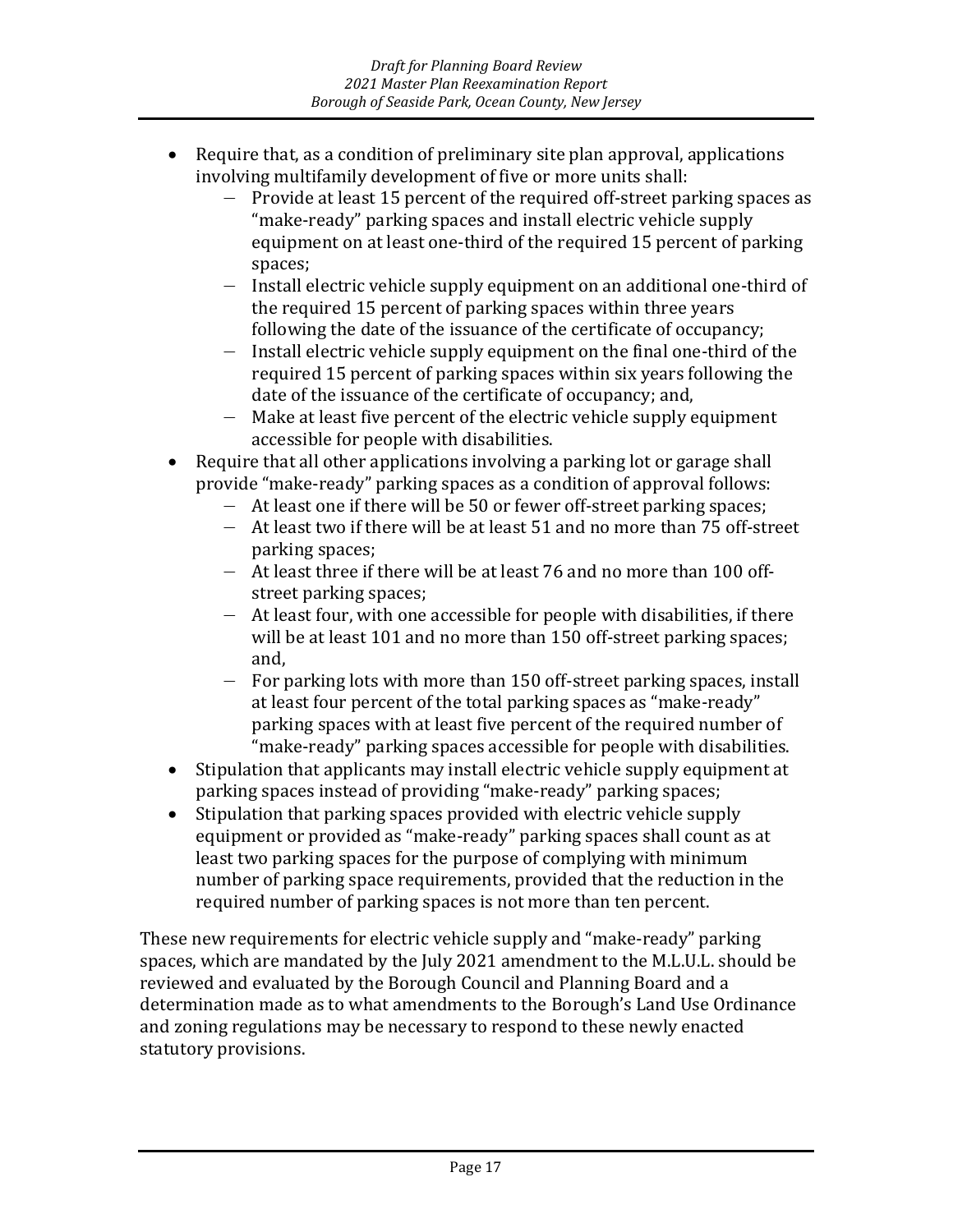# <span id="page-20-0"></span>**IV — Specific Changes Recommended for the Master Plan and Development Regulations**

The following sections outline recommended changes to the master plan and development regulations.

#### **Changes to the Master Plan**

#### **1. Land Use Element**

This reexamination report does not recommend that the Borough prepare an updated land use element at this time. However, any update to the Land Use Element would need to conform with the new statutory requirements for land use elements that have been described in this report, which include the requirement to provide: a land use plan statement of strategy on smart growth, storm resiliency and environmental sustainability; and, a climate change related hazard vulnerability assessment.

#### **2. Goals and Objectives**

The master plan goals and objectives are recommended to be updated pursuant to the revisions described in Section II of this reexamination report.

#### **Changes to Development Regulations**

#### **1. Updates to Zoning Map**

It is recommended that Seaside Park Borough update the zoning map to remove the Mixed Use (MX) district and the Multi Dwelling (MD) district and rezone these areas as Residential (R) district. The Borough no longer believes that mixed-use and multi-family development is appropriate for the entirety of the Route 35 (Central Avenue) corridor or the area currently zoned for Mixed Dwelling (MD) given the proximity and potential impact to the wellestablished existing single family residential district, the lack of interest in mixed-use or multifamily housing development within the majority of Route 35 corridor over the past 13 years and the significant existing use of land within the corridor and the MD for existing single-family housing. In addition, the majority of non-residential uses within the MD are non-conforming uses.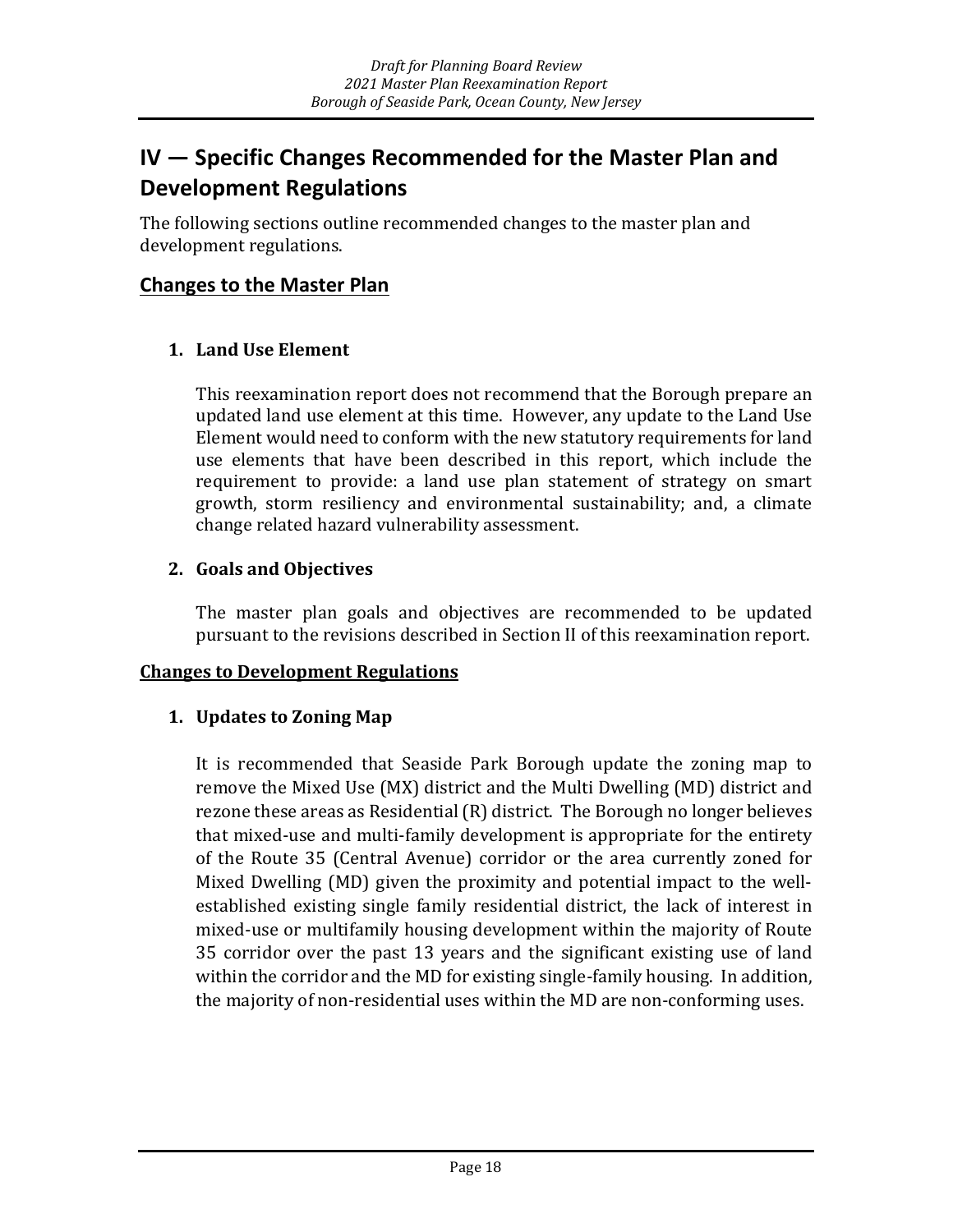#### **2. Updates to Development Regulations**

- a. It is recommended that the BU district be amended to remove the following permitted uses and the associated bulk and design requirement within the district:
	- i. Multiple dwelling units (three or more);<br>ii. Affordable housing (COAH), it fronts Ce
	- Affordable housing (COAH), it fronts Central Avenue and is in accordance with all area, yard and bulk requirements of building uses within the Business Zone. Please note that this permitted use is not specifically defined within the Borough's land development ordinance and as such the Borough will look to providing opportunities for affordable housing through other mechanisms, such as, but not limited to overlay zones.
- b. It is recommended the residential use when associated with another use (mixed use) within the BU district be amended to limit the residential use to one dwelling unit per structure as part of a mixed use and allowed on the second floor only.
- c. It is recommended that the R district be amended to include the conditional use allowing retail stores and restaurant uses between O and H streets as currently permitted in the MX zoning district.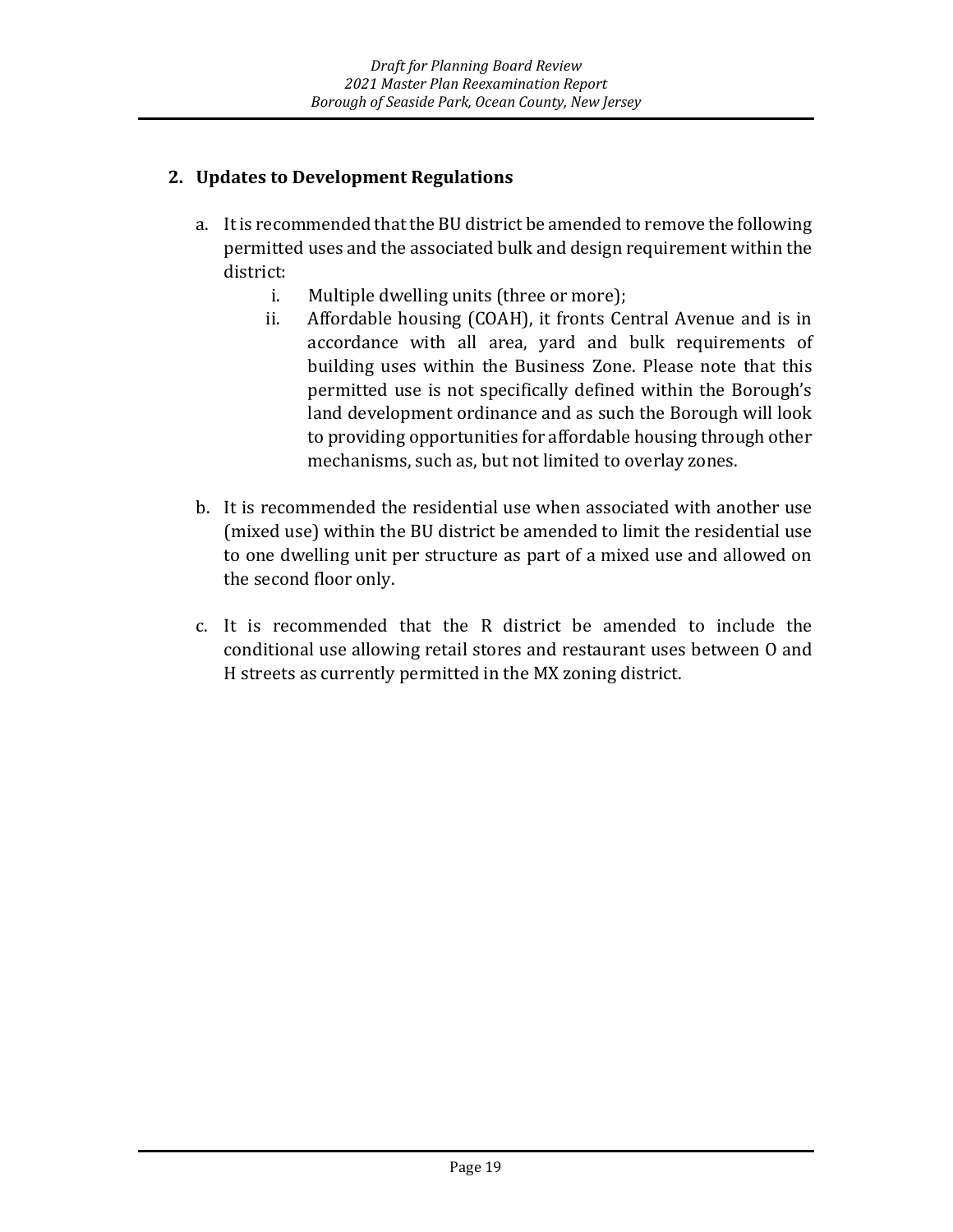# <span id="page-22-0"></span>**V — Recommendations Concerning the Incorporation of Redevelopment Plans**

The Planning Board acknowledges that while there are no new areas specified in the Borough for redevelopment study at this time, the Borough continues to review several areas for redevelopment study consideration.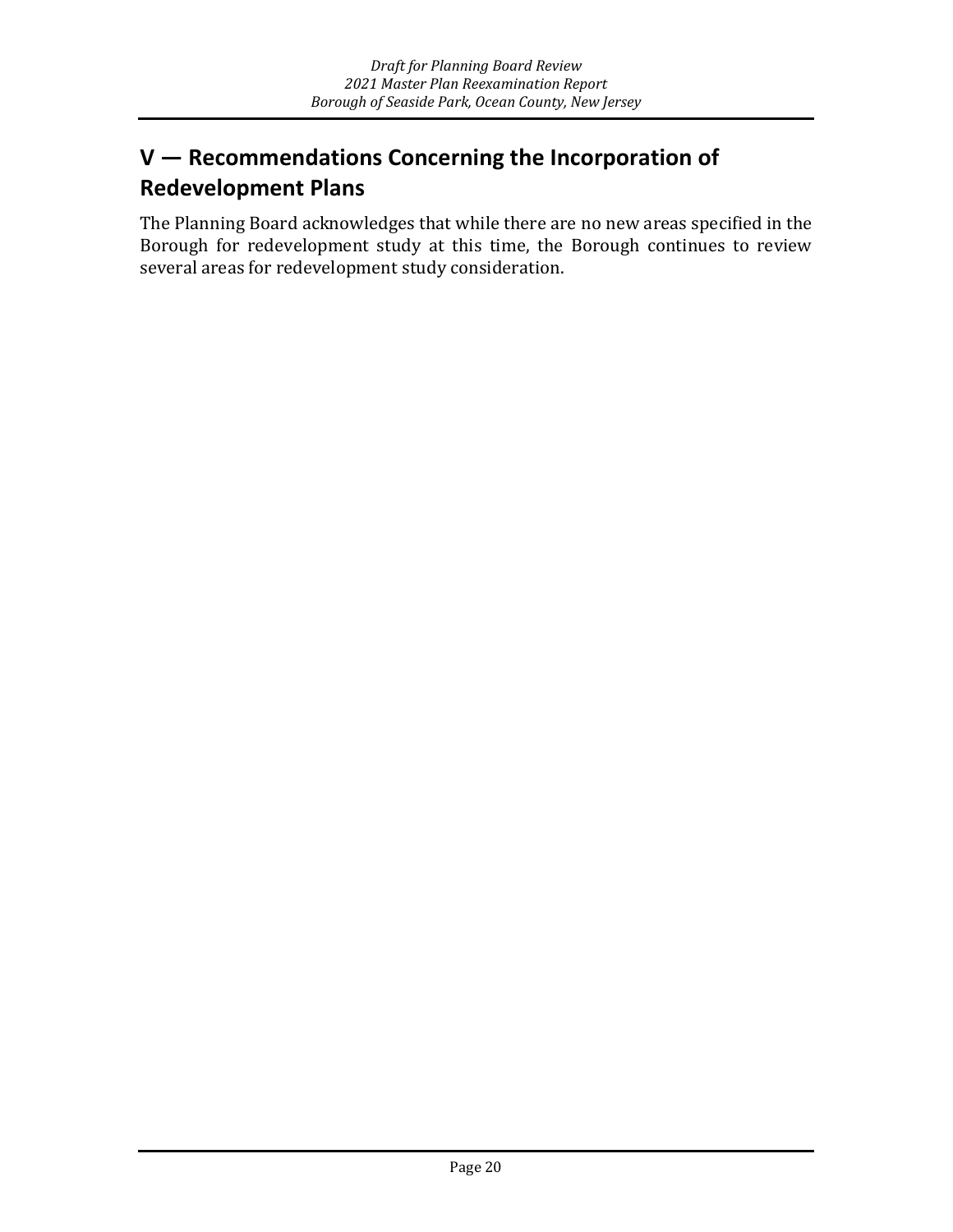# <span id="page-23-0"></span>**VI — Recommendations Concerning Electric Vehicle Charging Stations**

According to information compiled by the United States Department of Energy, Seaside Park Borough contains no electrical vehicle (EV) charging stations. There are four EV charging stations in Seaside Heights. There are no hydrogen fueling station in Seaside Park Borough or the surrounding area.

The transportation sector accounts for 46 percent of New Jersey's net greenhouse gas emissions, making it the largest source of emissions. Accordingly, Governor Phil Murphy has set a goal of registering 330,000 electric vehicles in New Jersey by 2025 to reduce emissions from the transportation sector and help reach the goals of New Jersey's Energy Master Plan and the Global Warming Response Act.

Key to the adoption of electric vehicles is the development of a robust public EV charging network. In this regard, it is noted that as of the preparation of the 2021 Master Plan Reexamination Report, New Jersey had 952 EV charging stations. To encourage the development of more EV charging stations within New Jersey, the M.L.U.L. was twice amended: (1) in 2019 to require that master plan reexamination reports include recommendations concerning locations appropriate for the development of public EV infrastructure; and (2) in 2021 to include specific numerical and zoning standards for the installation of EV supply equipment and "make-ready" parking spaces.

Regarding the identification of appropriate locations for the development of public electric vehicle infrastructure, the Planning Board does not recommend that specific areas of the Borough be targeted for the creation of new public EV charging stations. Rather, it is recommended that opportunities for the development of public EV infrastructure should be maximized by applying the most recent (i.e., July 2021) amendments of the M.L.U.L., which are detailed in Section III, to all future development within the Borough. To facilitate same, it is recommended that the Borough's Land Use Ordinance and zoning regulations be reviewed to determine what amendments may be necessary to implement the July 2021 amendment to the M.L.U.L. concerning EV charging infrastructure and "make-ready" parking spaces.

It is further recommended that all future redevelopment plans or amendments to redevelopment plans include specific requirements and provisions for the development of public EV and zero emission infrastructure as required by recent amendments to the LRHL.